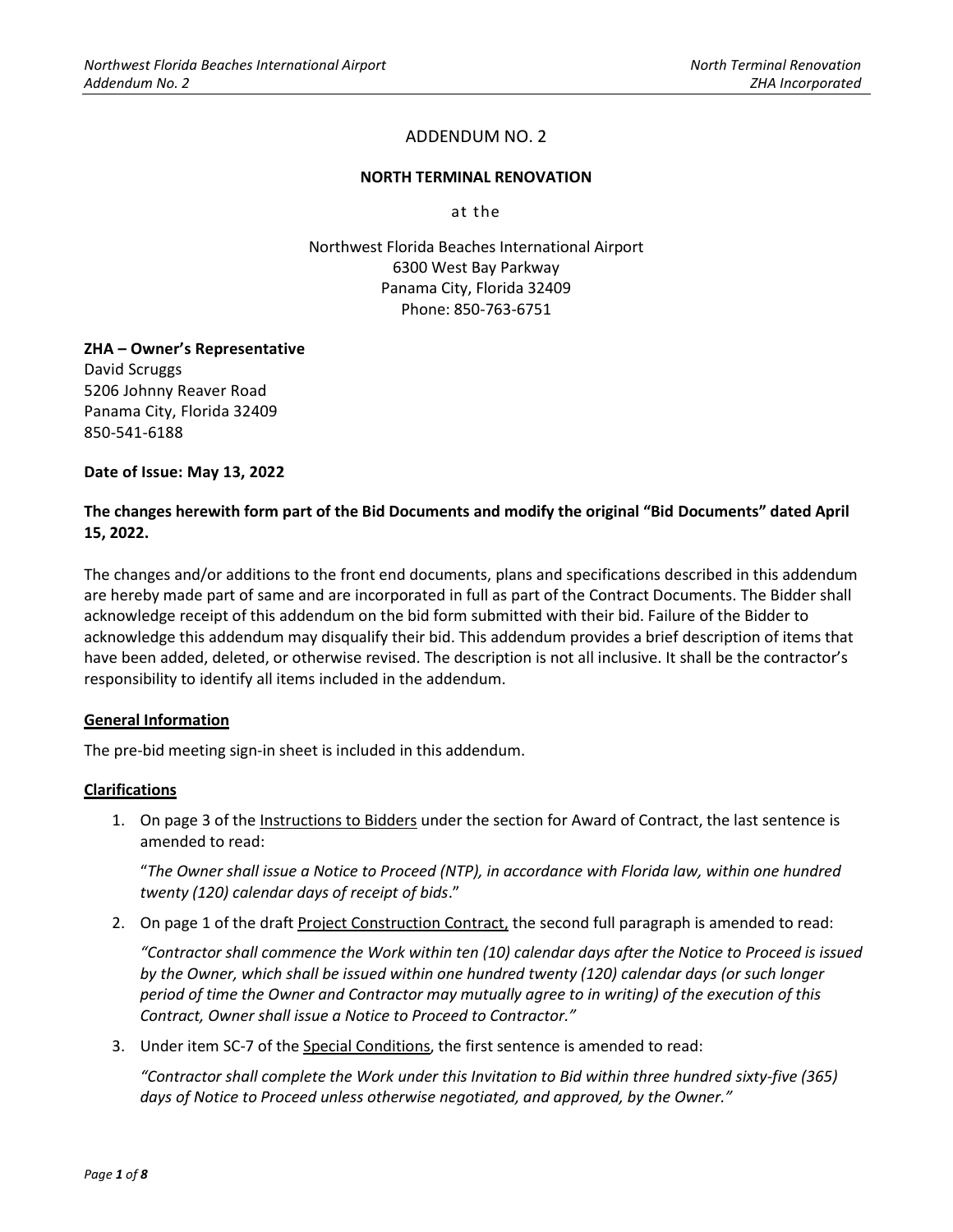4. A clause referencing escalation has been added to section GC-27 of the General Conditions. The revised document is included in this addendum.

#### **Revised Specifications and Drawings**

#### **TECHNICAL SPECIFICATIONS**

- A. SPECIFICATIONS TABLE OF CONTENTS
	- a. **REVISED:** TABLE OF CONTENTS, added 084113, 084413 and 088000
- B. SPECIFICATION SECTION 014000
	- a. **DELETE:** Specification section 014000 QUALITY REQUIREMENTS, bound in the Project Manual.
	- b. **INSERT:** Specification section 014000 QUALITY REQUIREMENTS, Addendum, in the Project Manual.
- C. SPECIFICATION SECTION 014200
	- a. **INSERT:** Specification section 014200 REFERENCES, Addendum, in the Project Manual.
- D. SPECIFICATION SECTION 084113
	- a. **ADDED:** Specification section 084113 ALUMINUM-FRAMED ENTRANCES AND STOREFRONTS
- E. SPECIFICATION SECTION 084413
	- a. **ADDED:** Specification section 084413 GLAZED ALUMINUM CURTAIN WALLS
- F. SPECIFICATION SECTION 088000
	- a. **ADDED:** Specification section 088000 GLAZING
- G. SPECIFICATION SECTION 223000
	- a. **REVISED:** Specification section 223000 PLUMBING FIXTURES, EQUIPMENT, TRIM AND SCHEDULE, revised schedule, description, and model number for EWC-1 to indicate water cooler includes bottle fill station.
- H. SPECIFICATION SECTION 230923
	- a. **REVISED:** Specification section 230923 DIRECT DIGITAL CONTROLS, revised acceptable manufacturers in section 2.1 to indicate Trane as the only acceptable manufacturer.

## **DRAWINGS**

- A. GENERAL
	- a. **REVISED:** G-0.0.0 COVER SHEET, sheet index revised, title revised to Permit Documents, date revised.
	- b. **REVISED:** G-0.0.1 NOTES, SYMBOLS, & ABBREVIATIONS, added #19 under general notes.
	- c. **REVISED:** G-0.0.3 ADA CLEARANCES, added detail 10.
	- d. **REVISED:** G-0.0.4 PARTITION TYPES, added metal slip track note.
	- e. **ADDED:** G-0.0.9 UL ASSEMBLY DETAILS
	- f. **REVISED:** G-1.0.0 LIFE SAFETY PLAN LEVEL 01, added life safety tag, added sprinkler note and added rating to walls.
	- g. **REVISED:** G-2.0.0 LIFE SAFETY PLAN LEVEL 02, revised airport terminal concourse limits and added sprinkler notes.
- B. ARCHITECTURE
	- a. **REVISED:** A-1.0.1 DEMOLITION FLOOR PLAN LEVEL 01, added 02 & 03 demolition photos, added core slab note to general notes, revised demo keynote and exit lane corridor demolition scope revised.
	- b. **ADDED:** A-1.0.2 DEMOLITION FLOOR PLAN LEVEL 02, column E, 3 is revised, added dim strings, added signage note, slab repair note added, added sprinkler note and added core slab note to general notes.
	- c. **REVISED:** A-1.1.1 DEMOLTITION CEILING PLAN LEVEL 01, added demo coordination and general notes. Added ceiling type to legend.
	- d. **REVISED:** A-1.1.2 DEMOLITION CEILING PLAN LEVEL 02, added additional demo ceiling scope and ceiling note. Added ceiling type to legend.
	- e. **REVISED:** A-2.0.1 SITE PLAN, labeled major components.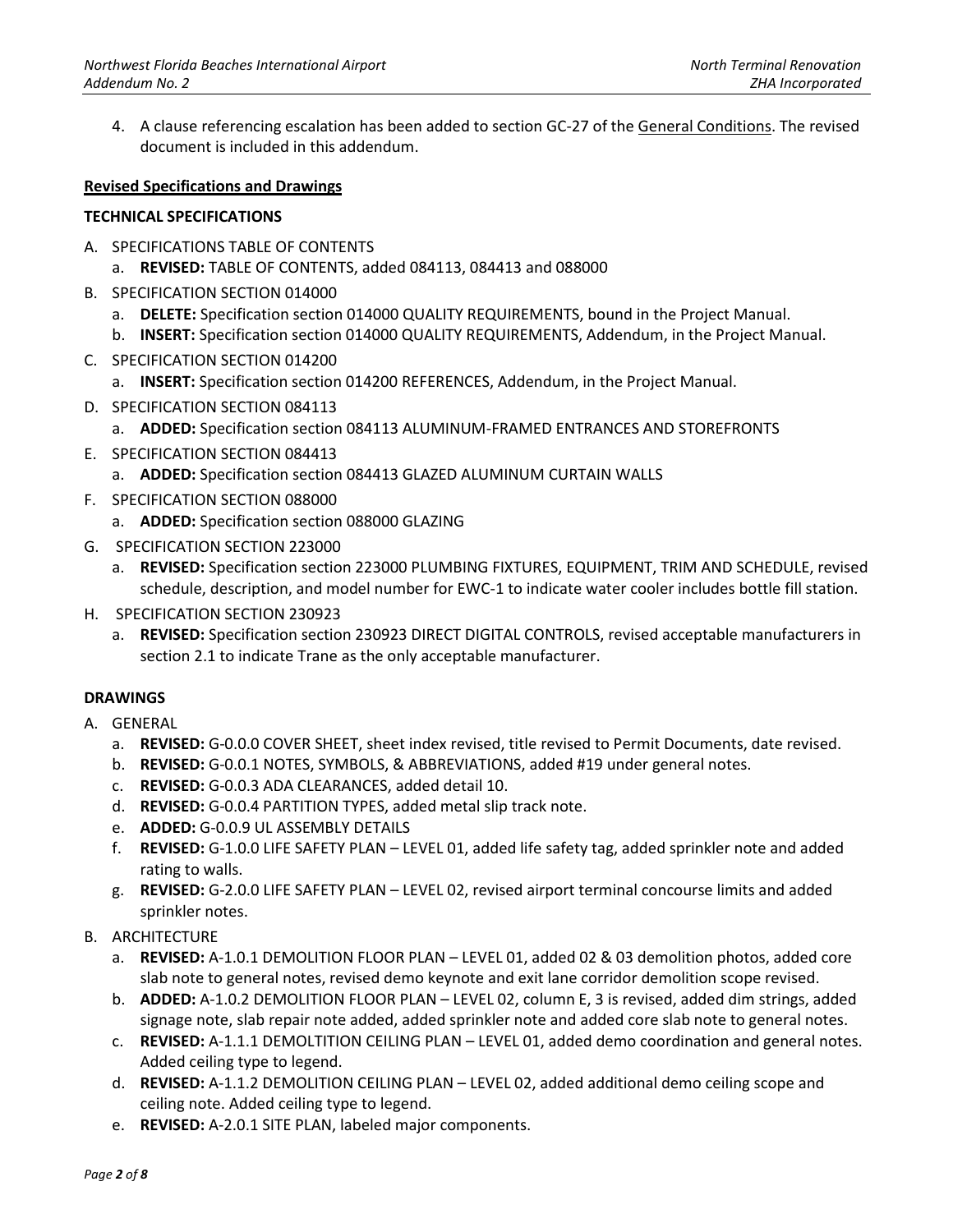- f. **REVISED:** A-2.1.0 ENLARGED FLOOR PLAN LEVEL 01, exit lane revised, plan notes added, and flooring note added.
- g. **REVISED:** A-2.1.1 ENLARGED FLOOR PLAN LEVEL 02, added furniture and plan notes. Added dimension strings and a label for future concessions. Added sprinkler note.
- h. **ADDED:** A-2.1.2 ENLARGED FLOOR PLANS, added dimension strings and plan notes. Added a section marker and relocated a schedule.
- i. **ADDED:** A-4.0.1 BUILDING SECTIONS
- j. **ADDED:** A-5.0.1 INTERIOR ELEVATIONS, relocated and added interior elevations.
- k. **ADDED:** A-5.0.2 INTERIOR ELEVATIONS
- l. **REVISED:** A-6.0.1 REFLECTED CEILING PLAN LEVEL 01, added section markers, added light fixtures, revised ceiling plan legend & notes. Added new ceiling scope.
- m. **REVISED:** A-6.0.2 REFLECTED CEILING PLAN LEVEL 02, added new dimension strings, light fixtures and exit sign, legend updated, added new soffits and new section markers.
- n. **ADDED:** A-6.0.3 FINISH FLOOR PLAN, added legend and floor pattern.
- o. **REVISED:** A-6.0.4 SIGNAGE PLAN, added signs, tags and signage schedule.
- p. **REVISED:** A-7.0.1 DETAILS & SCHEDULES, revised door and finish schedules, revised finish legend, added accessory fixture schedule and added detail.
- q. **ADDED:** A-7.0.2 STOREFRONT ELEVATIONS AND DETAILS
- r. **ADDED:** A-7.0.3 DETAILS, added and relocated revised details.
- s. **ADDED:** A-7.0.4 DETAILS, added and relocated revised details.
- t. **ADDED:** A-7.0.5 SIGNAGE DETAILS
- C. STRUCTURAL
	- a. **REVISED:** S-0.0.1 STRUCTURAL SPECIFICATIONS, added infill stair loading to the design loads, removed 4,000 psi concrete from the concrete specifications and change the metal floor form deck to 22 Ga. steel.
	- b. **REVISED:** S-1.0.1 FOUNDATION PLAN, added note to plan notes to verify existing conditions.
	- c. **REVISED:** S-3.0.1 FOUNDATION DETAILS, added rebar to the secondary column pour detail 1/S-3.0.1.
	- d. **REVISED:** S-3.0.2 FOUNDATION DETAILS, changed the stud length to 4 ½" in detail 1&10/S-3.0.2, changed the angle length to 6" in detail 12/S-3.0.2, added a note to 13/S-3.0.2 to verify existing column dimensions, added the slab dimensions to 14 & 15/S-3.0.2 and added a #4 edge bar to 16/S-3.0.2.

## D. MECHANICAL

- a. **REVISED:** M0.0.1 HVAC LEGEND, SCHEDULES, AND NOTES, Revised airflows for supply air and outside air in Air Purification Equipment Schedule. Revised max and in airflows in Existing Air Handling Unit Schedule and Variable Volume Terminal Unit Schedule.
- b. **REVISED:** M2.0.1 HVAC NEW WORK PLAN LEVEL 2, Adjusted locations of ceiling supplies over concourse 2404. Added VAV-2-2-12 and related supply ductwork. Revised values for return and supply airflows for VAV-2-2-8, 2-2-9, and 2-2-10. Removed ductwork from VAV-2-2-5(E) to match current floorplan. Added CD-1 and related ductwork serving storage room 2104. Revised air device location for VAV-2-2-2. Revised gravity ventilator locations for future concession areas. Clarified on drawing that ductwork upstream of terminal units is high pressure. Clarified double wall spiral ductwork extents. This was all previously covered on M0.0.1. Added return grilles and rerouted return ductwork from mechanical room to the grilles. Added fire dampers as needed throughout space.
- c. **REVISED:** M3.0.1 HVAC DETAILS, added detail # 10, Plenum Box Detail.
- d. **REVISED:** M4.0.1 HVAC CONTROLS, added note 9 under Direct Controls General Notes to clarify that new controllers tie into existing Trane system.
- E. PLUMBING
	- a. **REVISED:** P1.0.1 PLUMBING LEGEND, SCHEDULE, DETAILS, AND NOTES, added General Notes in its entirety.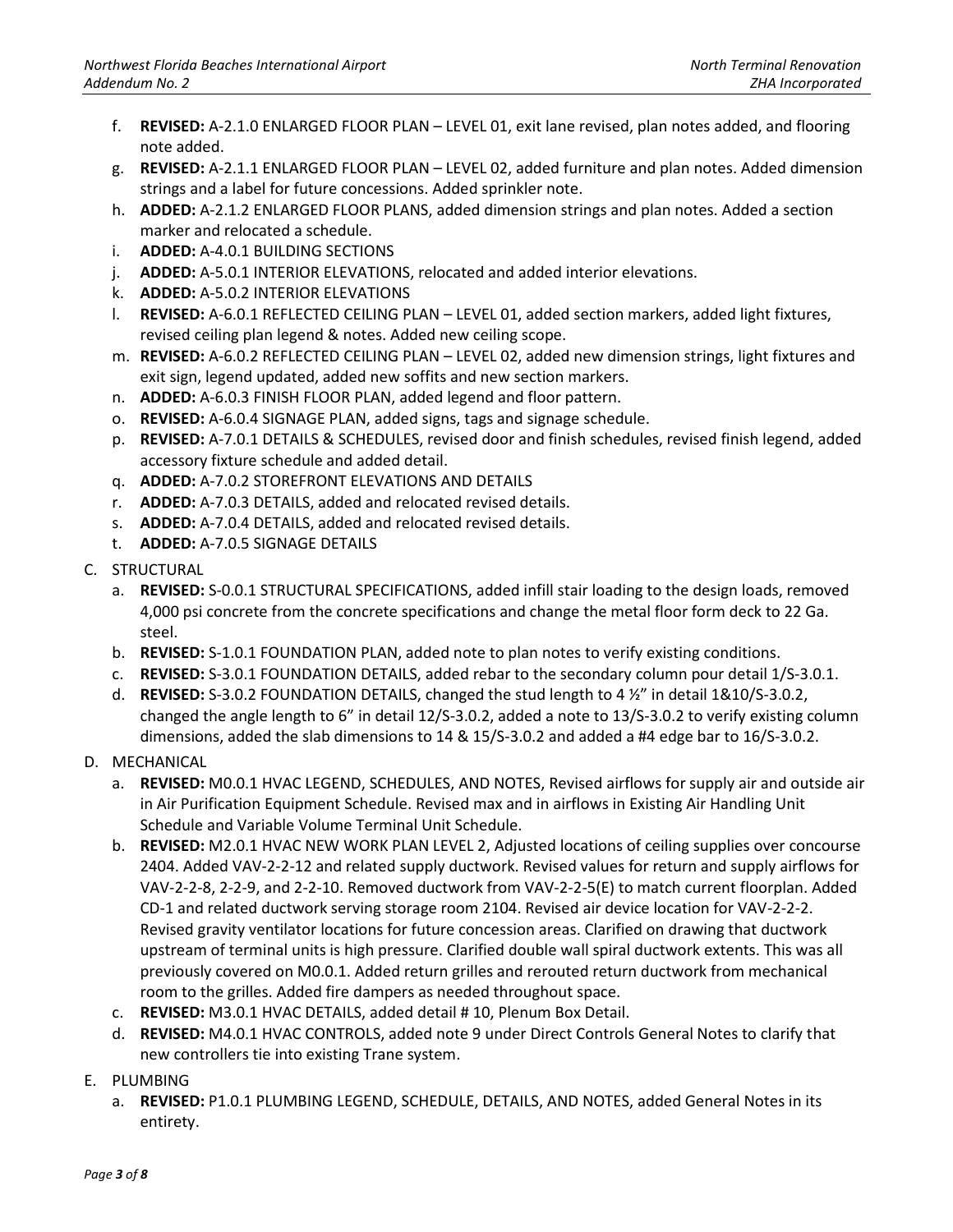- b. **REVISED:** P2.0.1 PLUMBING NEW WORK PLAN LEVEL 1, added General Notes in its entirety.
- c. **REVISED:** P2.0.2 PLUMBING NEW WORK PLAN LEVEL 2, added General Notes in its entirety.

## F. ELECTRICAL

- a. **REVISED:** E-001 LEGEND AND NOTES, removed unused symbols from legend, updated abbreviations, updated sheet index.
- b. **REVISED:** E-101 DEMOLITION ELECTRICAL PLAN FIRST FLOOR, added first floor demo electrical plan, added devices to be removed and electrical demolition work and added keynote table.
- c. **REVISED:** E-102 DEMOLITION ELECTRICAL PLAN SECOND FLOOR, added second floor devices to be removed and additional demolition work to be done. Updated keynote table.
- d. **REVISED:** E-202 NEW POWER PLAN SECOND FLOOR, added enlarged column comm rm plan and work to be done in this room, added keynotes to floor box circuits, added power for telecom, added flat panel receptacles for tv panels to be mounted on columns, added floor box notes, updated keynote table and added power riser for new transformer and new panel.
- e. **REVISED:** E-203 NEW LIGHTING PLAN SECOND FLOOR, update fixture locations, added fixtures to SE corner of concours, added egress lighting and exit signs to SE corner, updated lighting and exit signs to SE corner, updated lighting controls to tie into existing Lutron system, added occupancy sensors to restrooms, updated homerun circuits and updated keynote schedule.
- f. **REVISED:** E-204 NEW HVAC POWER PLAN SECOND FLOOR, updated mechanical equipment schedule, added power for vav 2-2-12, added power for mini split, and exhaust fan power.
- g. **REVISED:** E-205 NEW FIRE ALARM PLAN SECOND FLOOR, add additional fire alarm horn/strobes, add additional pull station and updated keynote table.
- h. **REVISED:** E-301 LIGHTING FIXTURE SCHEDULE AND CONTROLS, updated lighting fixture schedule and updated lighting controls to tie into existing Lutron lighting system.
- i. **REVISED:** E-401 ELECTRICAL DETAILS, remove unused electrical details.
- j. **REVISED:** E-501 PANEL SCHEDULES, updated panel schedule loads and circuit names and replaced existing panel LNE2A and replaced with new 42 circuit panel.
- G. TELE/COMM
	- a. **REVISED:** T-1.0.1 ENLARGED SYSTEMS FLOOR PLAN, added enlarged demo plan on the first floor at the exit lane and moving the enlarged plan of the boarding vestibule 2103 to accommodate the demo plan.

| <b>ITEM#</b> | <b>QUESTION</b>                                                                                                                                                                                                                                                         | <b>RESPONSE</b>                                                                                                                                                                                                                                                                                                                                    |
|--------------|-------------------------------------------------------------------------------------------------------------------------------------------------------------------------------------------------------------------------------------------------------------------------|----------------------------------------------------------------------------------------------------------------------------------------------------------------------------------------------------------------------------------------------------------------------------------------------------------------------------------------------------|
| 1            | Per the drawings, there are no<br>elevations given for the cabinets.                                                                                                                                                                                                    | The Architect has provided elevations for the<br>cabinets in the Permit Documents issued with<br>this addendum.                                                                                                                                                                                                                                    |
| $\mathbf{z}$ | Per the drawings on A-7.0.3, section 04<br>shows a counter insert to be provided<br>by the airline. Is there information<br>regarding the size/clearances necessary<br>for this insert? Will there need to be<br>doors over the front of it? A counter top<br>above it? | See photo for existing ticket counter millwork<br>example; use link:<br>https://app.box.com/s/q3d89e5ip4ck0q416qx13<br>9uhyilmklzt<br>We don't know what airline will be coming so<br>we don't have the information for this insert.<br>There is nothing in the original drawings /<br>specifications for this we can use as a basis of<br>design. |

## **Questions and Responses**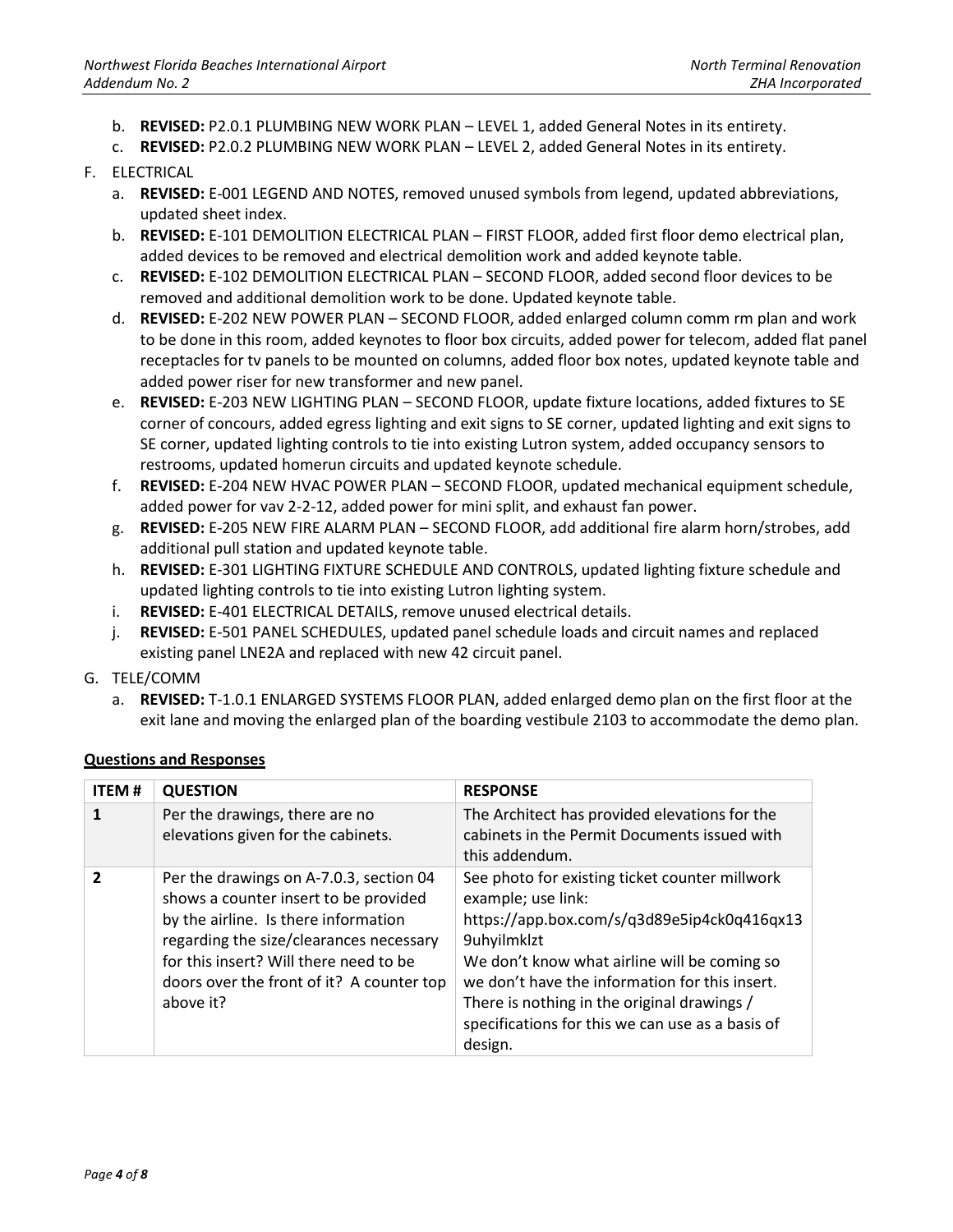| <b>ITEM#</b>   | <b>QUESTION</b>                                                                                                                                                                                                                                                     | <b>RESPONSE</b>                                                                                                                                                                                                                                                                                                                     |
|----------------|---------------------------------------------------------------------------------------------------------------------------------------------------------------------------------------------------------------------------------------------------------------------|-------------------------------------------------------------------------------------------------------------------------------------------------------------------------------------------------------------------------------------------------------------------------------------------------------------------------------------|
| 3              | Regarding the 3-form resin panels, is<br>there a color specified?                                                                                                                                                                                                   | We are specifying the following 3-form for the<br>ticket counters:<br>Style: Wave + Clear<br>Material: Varia 3/8"<br>Finish: Wave emboss<br>*Since this product is translucent, we are<br>specifying a stainless steel PLAM behind it for it<br>to be mounted to. The PLAM is: Wilsonart,<br>SATIN STAINLESS 4830 - 60 MATTE FINISH |
| 4              | Also can you please verify if there was a<br>second addendum sent out that is<br>removing the Davis Bacon Wage Act<br>Requirement.                                                                                                                                  | The Davis-Bacon Wage Act Requirements is not<br>being removed from the project.                                                                                                                                                                                                                                                     |
| 5              | per the drawings, on page E-201, is the<br>contractor required to cut and patch<br>existing floor to install new floor boxes?<br>The Demolition drawings do not show<br>any required floor demolition to take<br>place for installation of new electrical<br>boxes. | FCG/DAG - the 100% documents will address the<br>locations for floor boxes and the need to core<br>drilling the second floor slab as well as the<br>impact to the first floor ceiling below.                                                                                                                                        |
| 6              | Change stainless steel toilet partitions to<br>plastic.                                                                                                                                                                                                             | Toilet partitions must be stainless to match<br>existing.                                                                                                                                                                                                                                                                           |
| $\overline{7}$ | Can you please clarify if the seating in<br>the lounge area on Level 2 is something<br>the general contractor will be<br>responsible for providing and installing<br>or is this something the owner will<br>provide and install?                                    | FCG/DAG - All seating for the gate/hold areas<br>will be identified in the 100% drawings and will<br>be part of the contractor's scope to furnish and<br>install. Any loose seating in the lounge for<br>tables, chairs, and bar stools will not be part of<br>this contract.                                                       |
| 8              | I'm requesting the Phase and Voltage for<br>the Door Operators as I am having issues<br>finding it in the electrical drawings.                                                                                                                                      | This question was address in Addendum #4 for<br>Outbound Baggage Expansion.                                                                                                                                                                                                                                                         |
| 9              | Sheet A-6.0.3 Signage Plan contains no<br>notes. Are we needing to supply any<br>signage or any work related to signage?                                                                                                                                            | FCG/DAG - The detailed signage plan will be<br>provided in the 100% documents.                                                                                                                                                                                                                                                      |
| 10             | Are there any specifications for the glass<br>guardrail system? Plans do not indicate<br>type of metal or the metal finish.                                                                                                                                         | FCG/DAG - The decorative metal handrail spec<br>will be provided with 100% documents.                                                                                                                                                                                                                                               |
| 11             | Confirm we are not to include any<br>pricing related to the Skybridge                                                                                                                                                                                               | Skybridge is not being priced at this time.                                                                                                                                                                                                                                                                                         |
| 12             | Does the glass partition at the lounge<br>seating area go all the way to the ceiling,<br>or does it stop at a certain height? Is it<br>possible to get an elevation?                                                                                                | FCG/DAG - Glass partition extends up 36" from<br>top of wall. See section 05/A7.0.4 on 100%<br>documents.                                                                                                                                                                                                                           |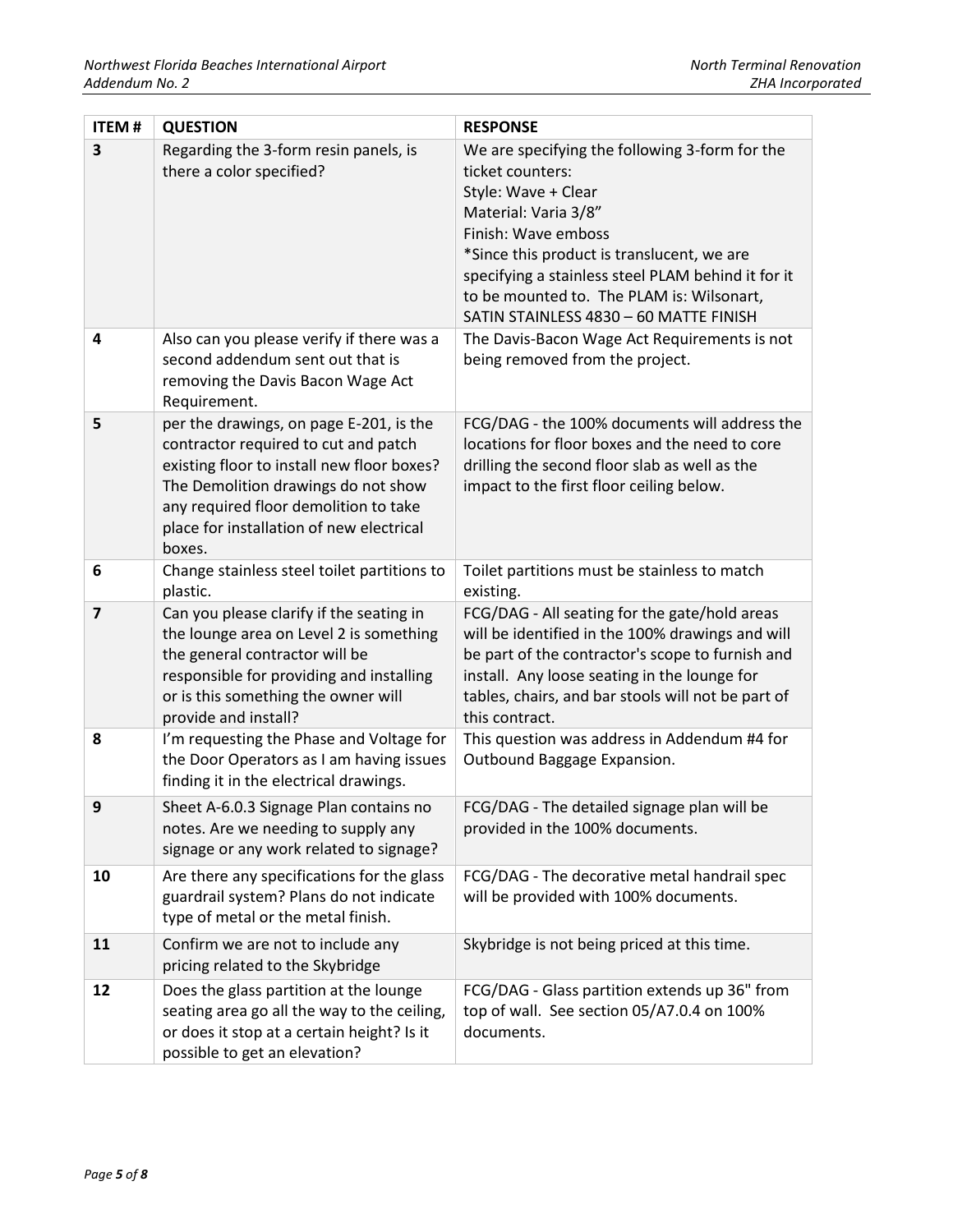| <b>ITEM#</b> | <b>QUESTION</b>                                                                                                                                                                                                                                   | <b>RESPONSE</b>                                                                                                                                                                                                                                                                                                                                                                                                                                                             |
|--------------|---------------------------------------------------------------------------------------------------------------------------------------------------------------------------------------------------------------------------------------------------|-----------------------------------------------------------------------------------------------------------------------------------------------------------------------------------------------------------------------------------------------------------------------------------------------------------------------------------------------------------------------------------------------------------------------------------------------------------------------------|
| 13           | Also at the lounge seating (detail 02/A-<br>2.1.3) there appears to be a niche drawn<br>on the left side across from the elevator<br>vestibule. Can you please provide the<br>intent, or confirm this is a niche?<br>(Elevation would be helpful) | FCG/DAG - See plan A-2.1.1 and A-2.1.3 and<br>referenced sections on 100% documents.                                                                                                                                                                                                                                                                                                                                                                                        |
| 14           | Confirm that all furniture is provided<br>and installed by others?                                                                                                                                                                                | Fixed passenger seating will be provided by the<br>contractor. Other furniture will be provided by<br>tie owner.                                                                                                                                                                                                                                                                                                                                                            |
| 15           | Are there any more<br>details/specifications regarding the<br>ticket counter construction including the<br>Ecoresin Panel? There is a detail shown,<br>but no details showing the adjacent<br>cross-sections of the counters.                     | FCG will provide elevations in Permit Documents<br>for the cabinets.                                                                                                                                                                                                                                                                                                                                                                                                        |
| 16           | Do you know when construction is<br>intended to commence?                                                                                                                                                                                         | Notice to Proceed will be issued within 120 days<br>of receipt of bids.                                                                                                                                                                                                                                                                                                                                                                                                     |
| 17           | What is the construction/substantial<br>completion time on this? It states TBD.                                                                                                                                                                   | Per Addendum the Notice to Proceed will be<br>issued within 120 days of receipt of bids. The<br>completion schedule is 365 days from Notice to<br>Proceed to Substantial Completion.                                                                                                                                                                                                                                                                                        |
| 18           | There is no storefront spec. What and<br>where is the storefront? a7.01 has some<br>details of the exit area and the glass<br>railing.                                                                                                            | FCG/DAG - See 100% documents.                                                                                                                                                                                                                                                                                                                                                                                                                                               |
| 19           | What is the airport doing about cost<br>escalation if not awarded within 60<br>days?                                                                                                                                                              | Per Addendum an Escalation Clause has been<br>added in the Non-Technical Specification,<br>Section 000017, Item GC-27 Changes                                                                                                                                                                                                                                                                                                                                               |
| 20           | In the drawings on A-2.1.1 and A3.0.1 it<br>states on HOLD. Please clarify that this is<br>not included in this bid.                                                                                                                              | Skybridge is not being priced at this time.                                                                                                                                                                                                                                                                                                                                                                                                                                 |
| 21           | Will there be special times allotted for<br>when the concrete has the be cut?                                                                                                                                                                     | All work, including demolition efforts must be<br>addressed in the contractor's work and safety<br>plans to be submitted for review and<br>coordination with the airport administration.<br>Work must not adversely affect regular airport<br>operations. It is very likely that demolition<br>efforts involving core drilling and or concrete<br>cutting or breaking will need to be performed<br>during nightime "off" hours, or at least non peak<br>hours of operation. |
| 22           | What will the cost be for badging<br>everyone?                                                                                                                                                                                                    | \$54/badge                                                                                                                                                                                                                                                                                                                                                                                                                                                                  |
| 23           | From sub: I do not see a finish schedule<br>for the column covers. I see the column<br>details on page 30 of Drawings but not<br>the specified material other than metal.                                                                         | FCG/DAG - Please see 100% documents for final<br>drawings and specs for the GFRG column covers.                                                                                                                                                                                                                                                                                                                                                                             |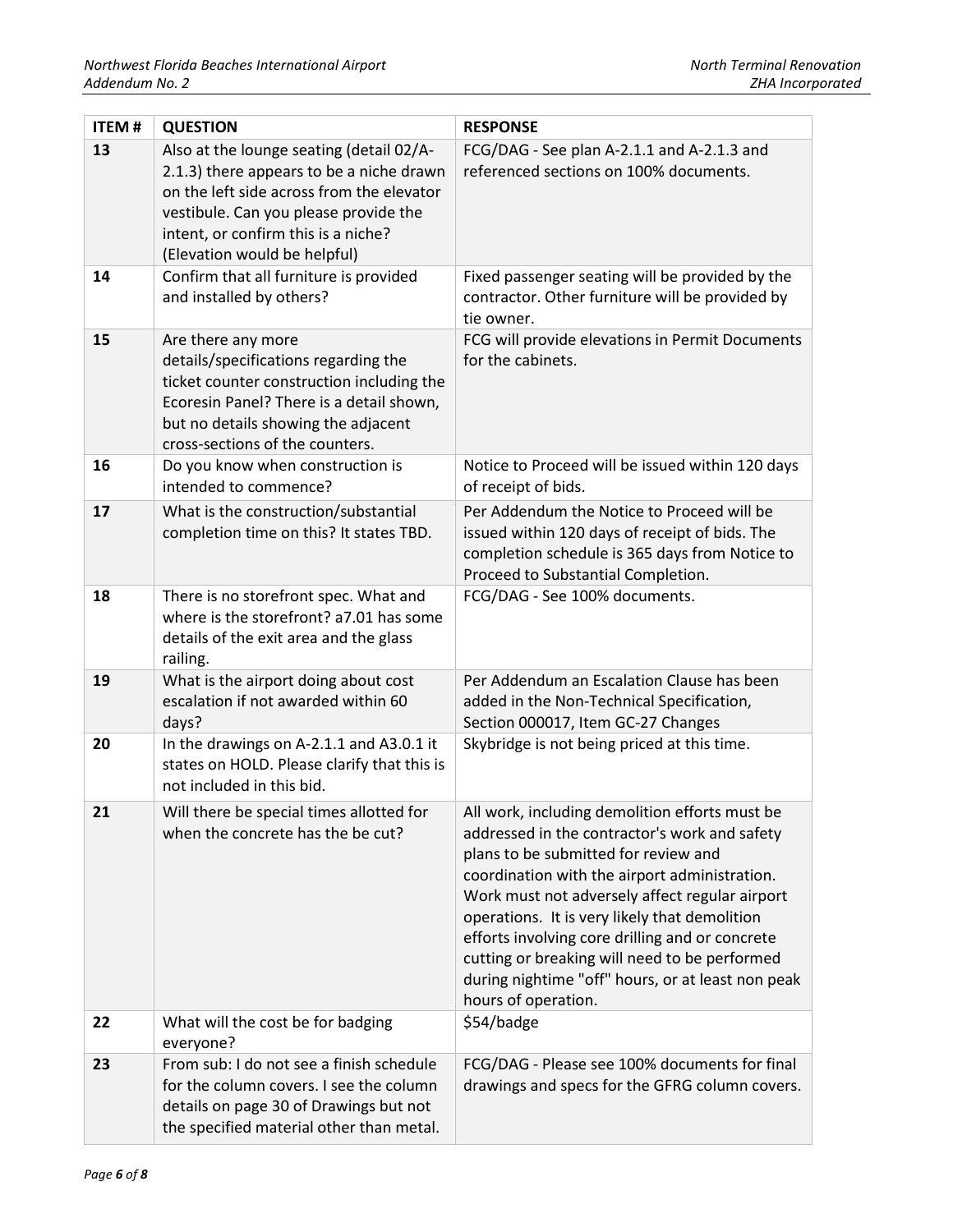| <b>ITEM#</b>    | <b>QUESTION</b>                                                                                                                                                                                                                  |                                                                                                                                                                        | <b>RESPONSE</b>                                                                                                                                                                                                                                                            |         |
|-----------------|----------------------------------------------------------------------------------------------------------------------------------------------------------------------------------------------------------------------------------|------------------------------------------------------------------------------------------------------------------------------------------------------------------------|----------------------------------------------------------------------------------------------------------------------------------------------------------------------------------------------------------------------------------------------------------------------------|---------|
| 24              | days?                                                                                                                                                                                                                            | What is the airport doing about cost<br>escalation if not awarded within 60                                                                                            | Per Addendum an Escalation Clause has been<br>added in the Non-Technical Specification,<br>Section 000017, Item GC-27 Changes                                                                                                                                              |         |
| 25              | renovation?                                                                                                                                                                                                                      | Will the baggage expansion project have<br>the same laydown area location as the                                                                                       | Laydown Area to be identified in addendum                                                                                                                                                                                                                                  |         |
| 26              | Why is the awning not included in the<br>specs?                                                                                                                                                                                  |                                                                                                                                                                        | This question was address in Addendum #4 for<br>Outbound Baggage Expansion.                                                                                                                                                                                                |         |
| 27              | T3.0.1 Riser diagram shows 24 strand<br>fiber between the existing Main<br>Telecom Room 1309 and the new<br>TR1201. Can an estimated distance be<br>provided or drawings showing where<br>1309 is in relation to the new TR1201? |                                                                                                                                                                        | This question will be addressed in a final<br>addendum to be issued 5/17/2022                                                                                                                                                                                              |         |
| 28              | Door numbers 101 and 201 do not have<br>a hardware set specified on the<br>schedule. Which hardware set will be<br>used for these doors?                                                                                         |                                                                                                                                                                        | Both 101 and 201 should be storage/ electrical<br>closet type sets.                                                                                                                                                                                                        |         |
| 29              | On the door schedule Doors 200, 202,<br>and 204 comments state "security door,<br>access control". Access control is being<br>completed by the security company<br>correct?                                                      |                                                                                                                                                                        | FCG/DAG - Door 202 should just be a hardware<br>set for mechanical room function. Door 200<br>should have hardware with electric strike to<br>function with the access control. Door 204<br>should have access control and panic hardware<br>with time delay for function. |         |
| 30              | I spoke with Sargent regarding the<br>Sargent lock part number and they said<br>the part numbers were invalid. Could I<br>get the correct part numbers for the<br>following:                                                     |                                                                                                                                                                        | To be addressed in final addendum                                                                                                                                                                                                                                          |         |
| Storage Lock    |                                                                                                                                                                                                                                  | F <sub>2</sub> x ME x LN                                                                                                                                               | 626                                                                                                                                                                                                                                                                        | Sargent |
| Storeroom Lock  |                                                                                                                                                                                                                                  | F21 x Mex Ln                                                                                                                                                           | 626                                                                                                                                                                                                                                                                        | Sargent |
| Privacy Lockset |                                                                                                                                                                                                                                  | F19 x MEX LN x TI                                                                                                                                                      | 626                                                                                                                                                                                                                                                                        | Sargent |
| 31              | Will the security contractor be providing<br>the keypads, power supplies, and alarm<br>kits? If not please specify which models<br>are needed.                                                                                   |                                                                                                                                                                        | FCG/DAG - Yes, and they should match existing.<br>Logan to confirm                                                                                                                                                                                                         |         |
| 32              |                                                                                                                                                                                                                                  | What is the existing master key system?                                                                                                                                | The Airport uses Sargent 7 Pin Small Format<br>Core                                                                                                                                                                                                                        |         |
| 33              |                                                                                                                                                                                                                                  | Do interior doors and frames need to be<br>galvannealed as it seems in the spec or<br>can they be cold rolled steel? Will 18ga<br>doors and 16ga frames be sufficient? | FCG/DAG - Cold rolled steel 16ga for frames will<br>be acceptable. Confirm with the spec.                                                                                                                                                                                  |         |
| 34              |                                                                                                                                                                                                                                  | If there is an existing paging system,<br>what make / model is it?                                                                                                     | <b>IED GlobalCom</b>                                                                                                                                                                                                                                                       |         |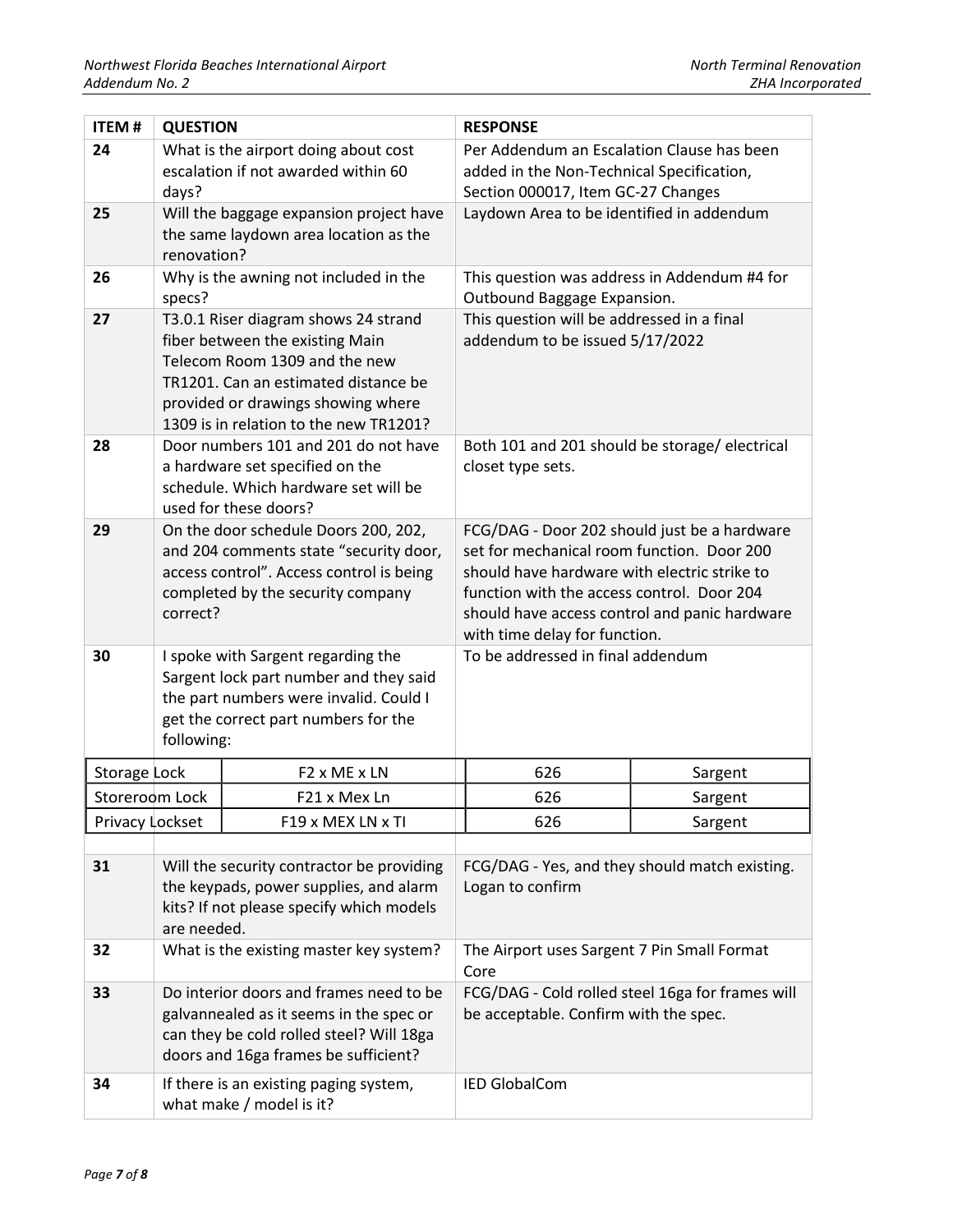| <b>ITEM#</b> | <b>QUESTION</b>                                                                                                                                 | <b>RESPONSE</b>                                                                                    |
|--------------|-------------------------------------------------------------------------------------------------------------------------------------------------|----------------------------------------------------------------------------------------------------|
| 35           | WHERE IS THE PAGING SYSTEM HEAD<br><b>END LOCATED?</b>                                                                                          | <b>Airport Communications Room</b>                                                                 |
| 36           | What paging system manufacturer is<br>specified?                                                                                                | Tie into existing                                                                                  |
| 37           | Will the paging system head end share<br>an equipment rack with other vendors?                                                                  | <b>Yes</b>                                                                                         |
| 38           | Will power for the paging system head<br>end be shared with other vendors?<br>(Concerned about if power<br>conditioning/protection is provided) | <b>Yes</b>                                                                                         |
| 39           | Are speaker connections to be direct<br>connected to amplifier outputs or<br>connected via a termination cabinet at<br>the head end location?   | As is consistent with existing system. Contractor<br>to field verify.                              |
| 40           | Are speaker conduits provided by the<br>E.C.                                                                                                    | <b>Yes</b>                                                                                         |
| 41           | Please confirm that all displays are<br>Owner Furnished Owner Installed<br>including FIDs, GIDs, FPs, DSs.                                      | Owner will provide electronic displays.<br>Contractor will provide cabling to display<br>locations |

#### **Attachments Included:**

- North Terminal Concourse Renovation Pre-bid Sign-in Sheet
- General Conditions *Revised*
- NWFBIA Permit Drawings
- Permit Documents Specs

*This addendum supersedes any verbal or other instructions given to any proposer. All other parts of the Bid Documents have been maintained as originally distributed or previously amended.*

**END OF ADDENDUM NO. 2**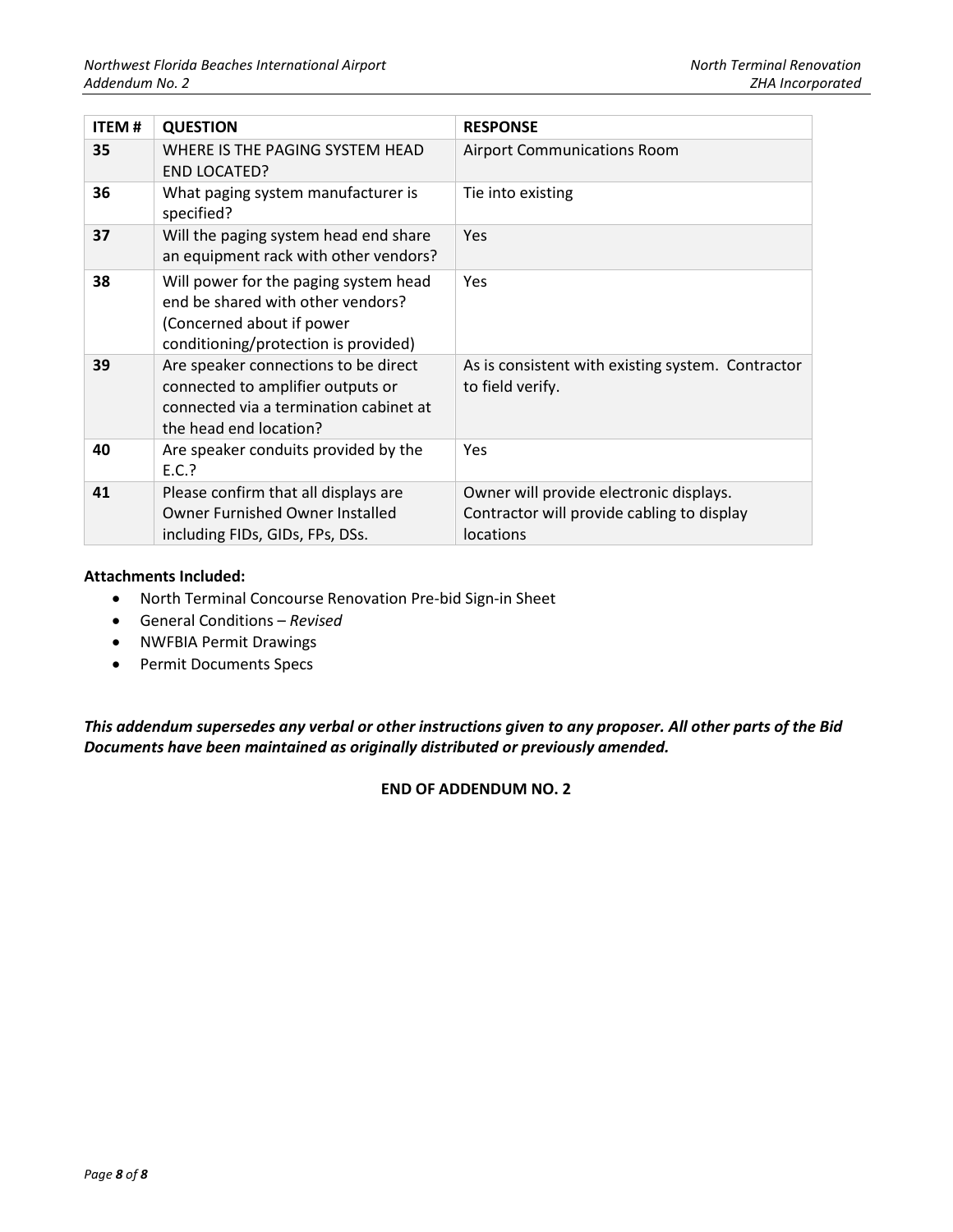# **NON-TECHNICAL SPECIFICATIONS**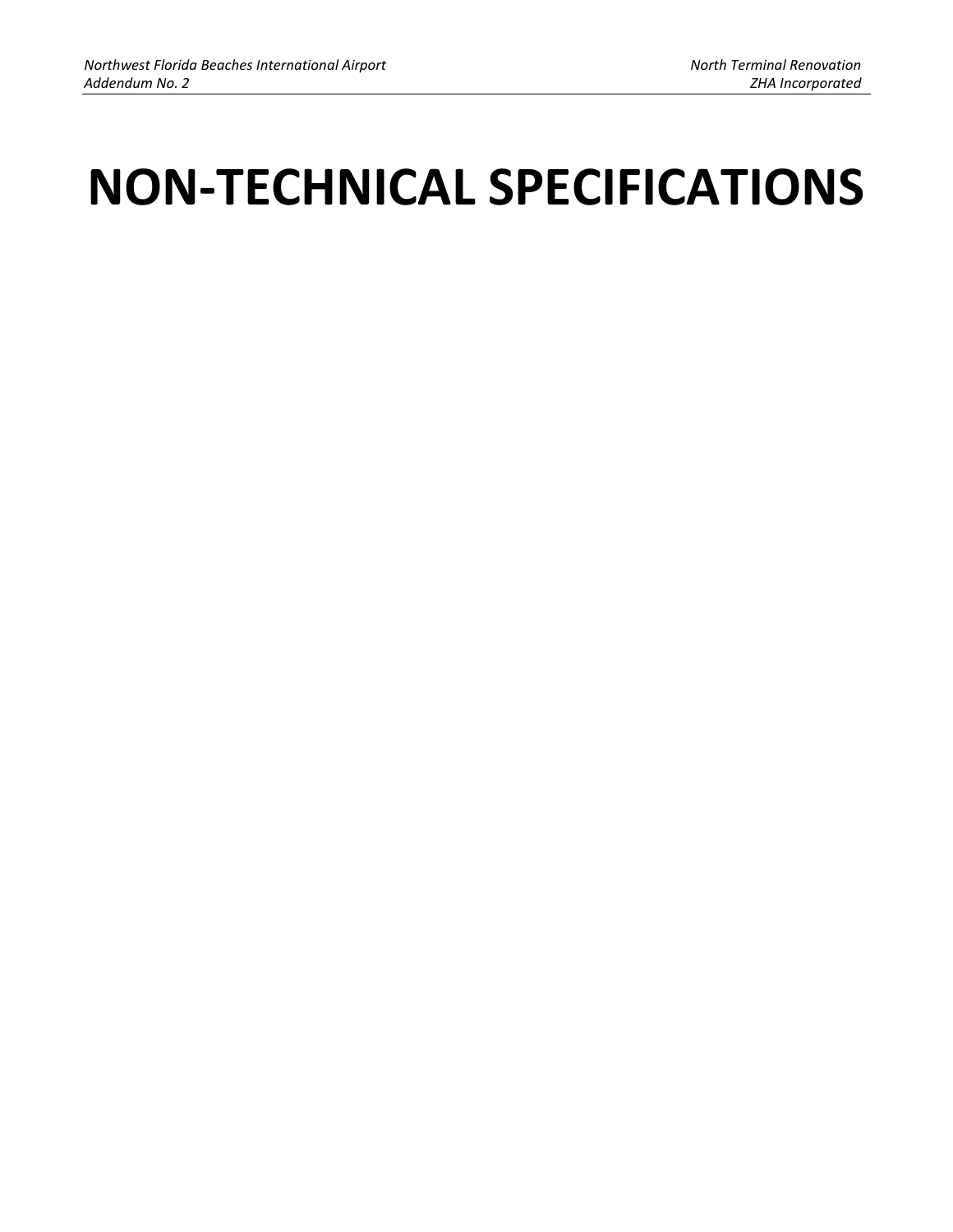

## **NORTHWEST FLORIDA BEACHES INTERNATIONAL AIRPORT**

## **GENERAL CONDITIONS**

## **GC-1 Independent Contractor**

Contractor represents that it is fully experienced, properly qualified, registered, licensed, equipped, organized, and financed to perform the Work under this contract. Contractor shall act as an independent contractor and is not an agent of the Owner in performing this contract, maintaining complete control over its employees and all its suppliers and subcontractors of any tier. Nothing contained in this contract or any lower-tier purchase orders or subcontracts awarded by the Contractor shall create any contractual relationship with the Owner and/or its representative. Contractor shall perform the Work hereunder in accordance with its own methods subject to compliance with the Contract.

## **GC-2 Authorized Representatives**

Before starting the Work, Contractor shall designate in writing an authorized representative acceptable to the Owner or its representative to represent and act for Contractor and shall specify any and all limitations of such representative's authority.

## **GC-3 Notices**

Any notices required hereunder shall be in writing and may be served either personally on the authorized representative of the receiving party at the Jobsite, by facsimile, by courier or express delivery, or by certified mail to the facsimile number or address of that party, or at such facsimile number or address as may have been directed by written notice.

## **GC-4 Contract Interpretations**

All questions concerning interpretation or clarification of this Contract or applicable standards and codes, including the discovery of conflicts, discrepancies, errors or omissions, or the acceptable performance thereof by contractor, shall be immediately submitted in writing to the Owner or its representative for resolution. At all times Contractor shall proceed with the Work in accordance with the determinations, instructions, and clarifications of the Owner or its representative. Contractor shall be solely responsible for requesting instructions, interpretations or clarifications and shall be solely liable for any costs and expense arising from its failure to do so.

## **GC-5 Order of Precedence**

All Project Documents and subsequently issued Change Orders and Amendments are essential parts of this Contract and a requirement occurring in one is binding as though occurring in all. In resolving conflicts, discrepancies, errors or omissions the following order of precedence shall be used

- 1. Instructions to Bidders
- 2. Special Conditions
- 3. General Conditions
- 4. Scope of Work
- 5. Specifications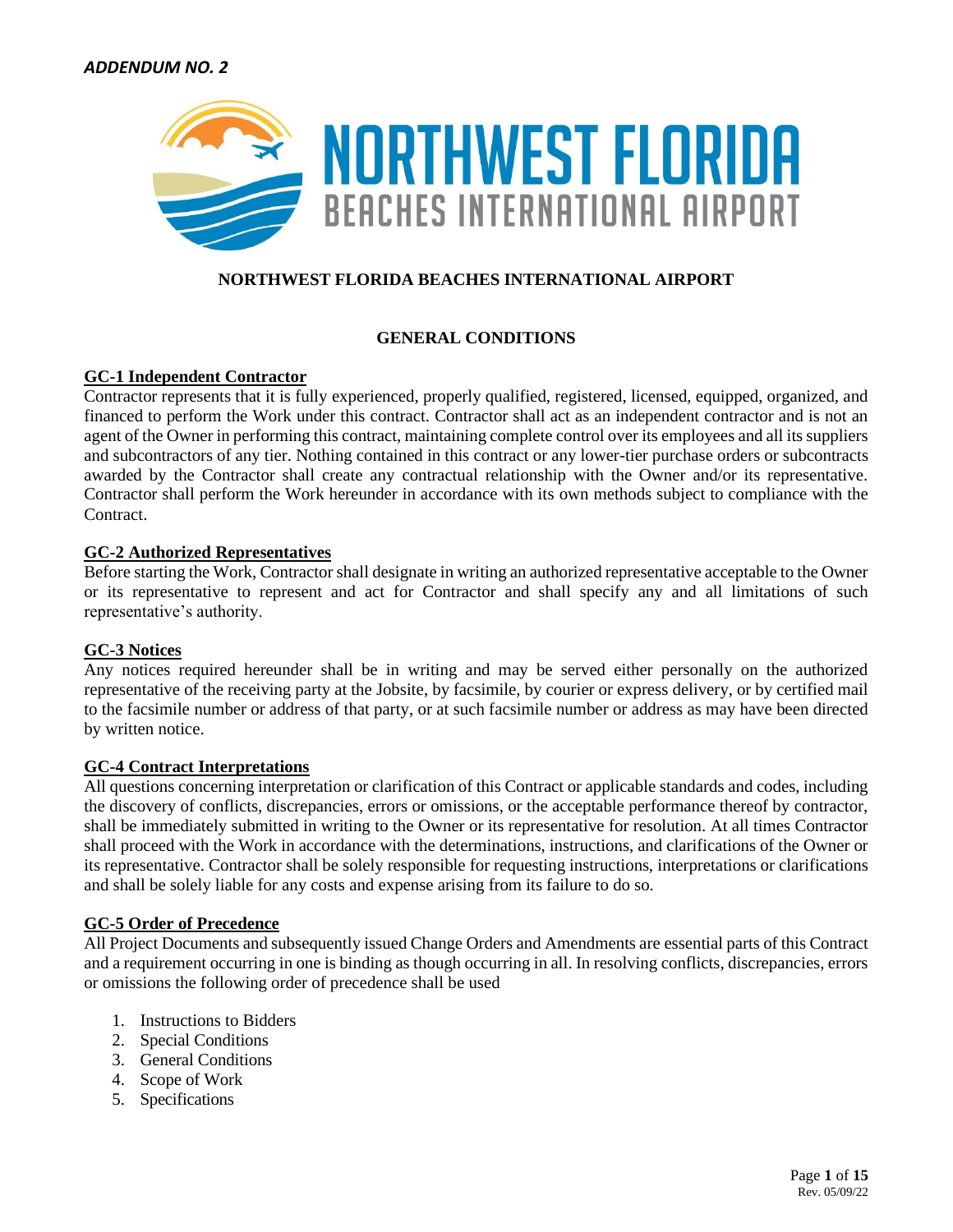#### **GC-6 Standards and Codes**

Wherever references are made in this contract to standards or codes in accordance with which the Work under this Contract is to be performed, the edition or revision of the standards or codes current on the effective date of this contract shall apply unless otherwise expressly stated. In case of conflict between any referenced standards and codes and any Project Documents, the Project Documents shall govern.

#### **GC-7 Laws and Regulations**

All applicable laws, ordinances, statutes, rules, regulations, orders or decrees, including Owner's Airport Security Program and other formally adopted rules and regulations, in effect at the time the Work under this Contract is performed shall apply to Contractor and its employees, representative, its subcontractors, sub-subcontractors, material suppliers and others under Contractor's Contract for the Work.

## **GC-8 Permits**

Except as otherwise specified, Contractor shall procure and pay for all permits, licenses, certifications and other applicable governing authority requirements and inspections, other than inspection performed by the Owner or its representative and shall furnish any documentation, bonds, security, or deposits required to permit performance of the Work. Owner shall submit drawings and specifications to Bay County Builder Services on January 5, 2015 to initiate review and expedite review process. Contractor, upon award, shall immediately follow up, submit, secure, procure and pay for required permits with agencies.

## **GC-9 Taxes**

Contractor shall pay all taxes, levies, duties and assessments of every nature due in connection with the Work under this Contract and shall make any and all payroll deductions and withholdings required by law, an hereby indemnifies and holds harmless the Owner and its representative from any liability on account of any and all such taxes, levies, duties, assessments, and deductions.

#### **GC-10 Labor, Personnel and Work Rules**

Contractor shall employ only competent and skilled personnel to perform the Work and shall remove from the Jobsite any Contractor personnel determined to be unfit or to be acting in violation of any provision of this Contract. Contractor is responsible for maintaining labor relations in such manner that there is harmony among workers and shall comply with and enforce Project and Jobsite procedures, regulations, work rules, and work hours established by the Owner or its representative.

The Owner may, at its sole discretion, directly or through its representative deny access to the Jobsite to any individual by written notice to Contractor and Contractor shall promptly replace such individual with another who is fully competent and skilled to perform the Work.

Contractor shall, to the extent permissible under applicable law, comply with the provisions of all labor agreement(s) which apply to the Work performed under this Contract. Unless other methods are established by Owner, the rules, regulations, and procedures of the Plan for Settlement of Jurisdictional Disputes in the Construction Industry, or any successor agreement thereto, shall be used to determine work assignments and to resolve jurisdictional disputes on work covered by this Contract.

#### **GC-11 Commercial Activities**

Neither Contractor nor its employees shall establish any commercial activity or issue concessions or permits of any kind to third parties for establishing commercial activities on the Jobsite or any other lands owned or controlled by Owner.

## **GC-12 Publicity and Advertising**

Contractor shall not make any announcement, take any photographs, or release any information concerning this Contract, or Project, or any part thereof to any member of the public, press, business entity, or any official body unless prior written consent is obtained from the Owner.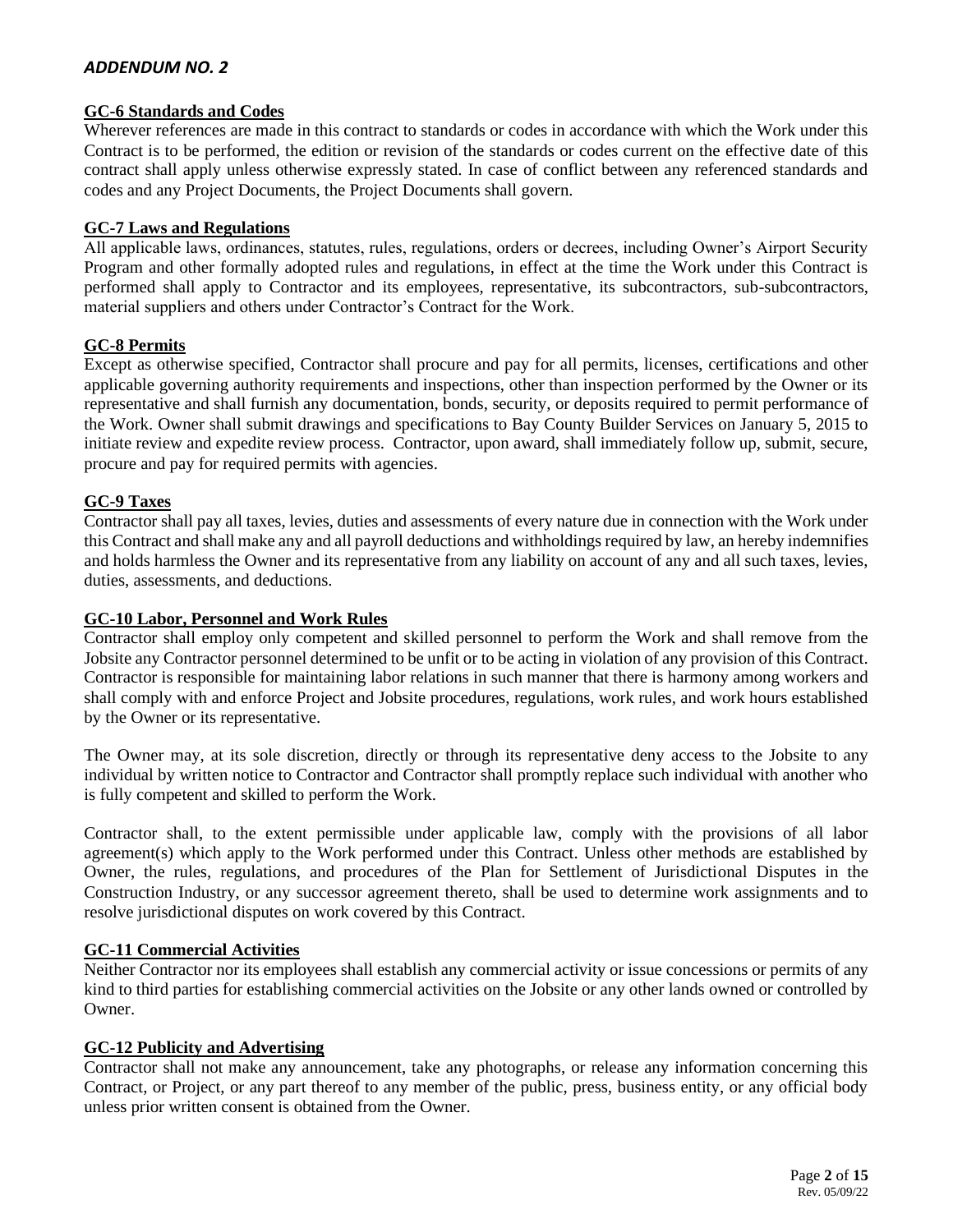## **GC-13 Safety and Health**

Contractor shall be solely responsible for conducting operations under this Contract to avoid risk of harm to the health and safety of persons and property and for inspecting and monitoring all its equipment, materials and work practices to ensure compliance with its obligations under this contract. Contractor shall assume all responsibility and liability with respect to all matters regarding safety and health of its employees and the employees of Contractor's suppliers and subcontractors of any tier, with respect to the risks under this Contract.

## **GC-14 Environmental Requirements**

Throughout performance of the Work, Contractor shall conduct all operations in such a way as to minimize impact upon the natural environment and prevent any spread or release of contaminated or hazardous substances and comply with all applicable laws, regulations, ordinances, statutes, rules, and codes governing environmental requirements and conduct the Work based on the requirements of this Contract including compliance with permit requirements and Project plans and approvals. Contractor shall indemnify Owner for any penalties, fines, and costs incurred, including costs for environmental studies and remediation, that arise due to Contractor's improper performance of the Work or Contractor's negligence.

## **GC-15 Site Conditions and Natural Resources**

Contractor shall have the sole responsibility for satisfying itself concerning the nature and location of the Work and the general and local conditions, including but not limited to, transportation, access, disposal, handling/storage materials, labor availability, water, electrical power, road conditions, climatic conditions, soil conditions, seasons, hydrology, physical site condition, project area, topography, ground surface conditions, equipment and facilities needed preliminary to and during the performance of the Work. The failure of Contractor to acquaint itself with any applicable conditions will not relieve Contractor of the responsibility for properly estimating the difficulties, time or cost of successfully performing Contractor's obligations under this Contract.

#### **GC-16 Differing Site Conditions**

Where the Owner or its representative has made investigations of subsurface, surface and soil conditions in areas where work is to be performed under this Contract, such investigations are made by Owner or its representative for the purpose of study and design. If such records of such investigations are included in the Project Documents, the interpretation of such records shall be the sole responsibility of Contractor and the Owner or its representative assumes any responsibility whatsoever in respect to the sufficiency or accuracy of such investigations, the records thereof, or the interpretations set forth and there is no warranty or guarantee, either express or implied, that the conditions indicated by such investigations or records thereof are representative of those existing throughout such areas, or any part thereof, or that unforeseen developments may not occur, or that materials other than or in proportions different from those indicated may not be encountered.

## **GC-17 Contractor's Work Area**

Contractor shall confine its operations to the areas designated in the plans as the areas of Work or access to the Work or areas designated for storage. Contractor shall coordinate with Owner any planned disruption of operations at, or adjacent to, Worksite. Contractor shall, at all times, keep its work areas in neat, clean and safe conditions. Upon completion of any portion of the Work, Contractor shall promptly remove from the work area all its equipment, storage, temporary structures, surplus materials not to be used at or near the same location during later stages of the Work. Upon completion of the Work and prior to final payment, Contractor shall at its expense satisfactorily dispose of all rubbish, remove all plant, equipment, and materials and leave the premises in a neat, clean and safe condition. If Contractor fails to comply with these foregoing requirements, Owner may accomplish same at Contractor's expense.

## **GC-18 Cooperation with Others**

The Owner may have its employees, representatives, other contractors and other subcontractors working at the Jobsite during the performance of this Contract and Contractor's work or use of certain facilities may be interfered with as a result of such concurrent activities. Owner reserves the right to require Contractor to schedule the order of performance of the Work in such a manner as will minimize the interference with work of any of the parties involved.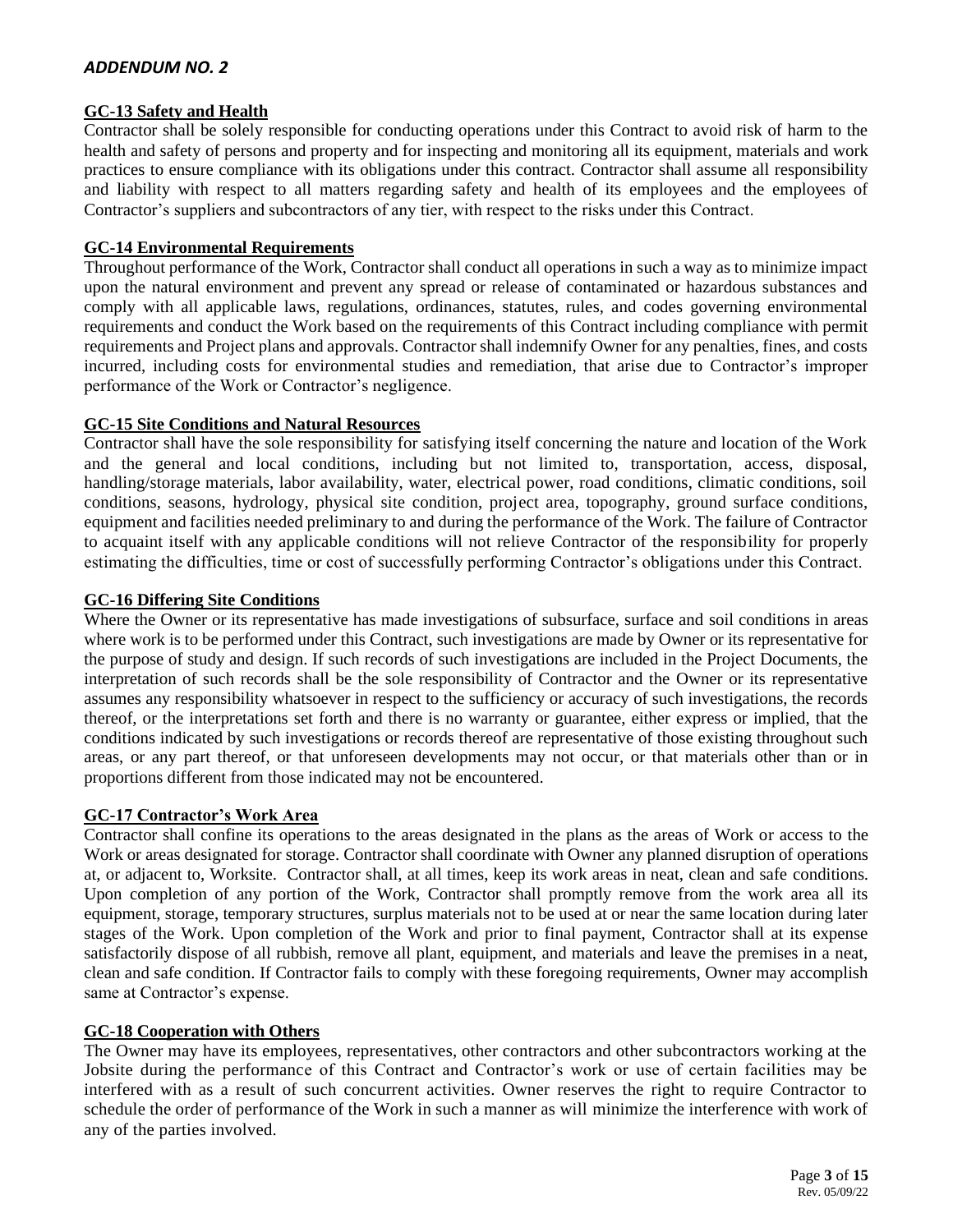## **GC-19 Responsibility for Work, Security and Property**

Contractor shall be responsible for and shall bear any and all risk of loss or damage to work in progress and, pursuant to the Special Condition titled "Title and Risk of Loss," to equipment and materials. Contractor shall be responsible for all receiving and unloading of materials for the Work, storing of materials and equipment subject to degradation by the elements and secure same from other damage or loss. Contractor shall at all times conduct all operations under this Contract in a manner to avoid the risk of loss, theft, or damage by vandalism, sabotage or any other means to any equipment, materials, work or other property at the Jobsite. Contractor shall plan and conduct its operations so as not to enter into lands in their natural state unless pre-authorized by the Owner, damage, close, obstruct or otherwise interfere with any utility installation, ditch, highway, road, structure or other property, and if necessary to do so, receive the Owner's pre-permission prior to such obstruction or interference.

## **GC-20 Cleaning Up**

Contractor shall, at all times, keep its work areas in a neat, clean and safe condition. Upon completion of any portion of the Work, Contractor shall promptly remove from the work area all its equipment, construction plant, temporary structures and surplus materials not to be used at or near the same location during later stages of the Work.

Upon completion of the Work and prior to final payment, Contractor shall at its expense satisfactorily dispose of all rubbish, remove all plant, buildings, equipment and materials belonging to Contractor and return to Owner's warehouse or Jobsite storage area all salvageable Owner supplied materials. Contractor shall leave the premises in a neat, clean and safe condition.

In event of Contractor's failure to comply with the foregoing requirements, Owner may accomplish same at Contractor's expense.

#### **GC-21 Contractor's Plant, Equipment and Facilities**

Contractor shall provide and use for the Work only such construction plant and equipment as are capable of producing the quality and quantity of work and materials required by this contract and within the time or times specified in the Contract Documents.

Before proceeding with the Work, Contractor shall furnish Owner's Representative and Owner with information and drawings relative to such equipment, plant and facilities as Owner's Representative or Owner may request. Upon written order of Owner or Owner's Representative, Contractor shall discontinue operation of unsatisfactory plant, equipment or facilities and shall either modify the unsatisfactory items or remove such items from the Jobsite.

## **GC-22 Use of Completed Portions of Work**

Whenever, as determined by Owner, any portion of the Work performed by Contractor is suitable for use, Owner may, upon written notice, occupy and use such portion. Use shall not constitute acceptance, relieve Contractor of its responsibilities, or act as a waiver by Owner of any terms of this contract.

Contractor shall not be liable for normal wear and tear or for repair of damage caused by any misuse during such occupancy or use by Owner. If such use increases the cost or time of performance of remaining portions of the Work, Contractor shall, pursuant to the General Condition titled "Changes," be entitled to an equitable adjustment in its compensation or schedule under this contract.

If, as a result of Contractor's failure to comply with the provisions of this contract, such use proves to be unsatisfactory to Owner, Owner shall have the right to continue such use until such portion of the Work can, without injury to Owner, be taken out of service for correction of defects, errors, omissions or replacement of unsatisfactory materials or equipment as necessary for such portion of the Work to comply with the contract; provided that the period of such operation or use pending completion of appropriate remedial action shall not exceed twelve (12) months unless otherwise mutually agreed in writing between the parties.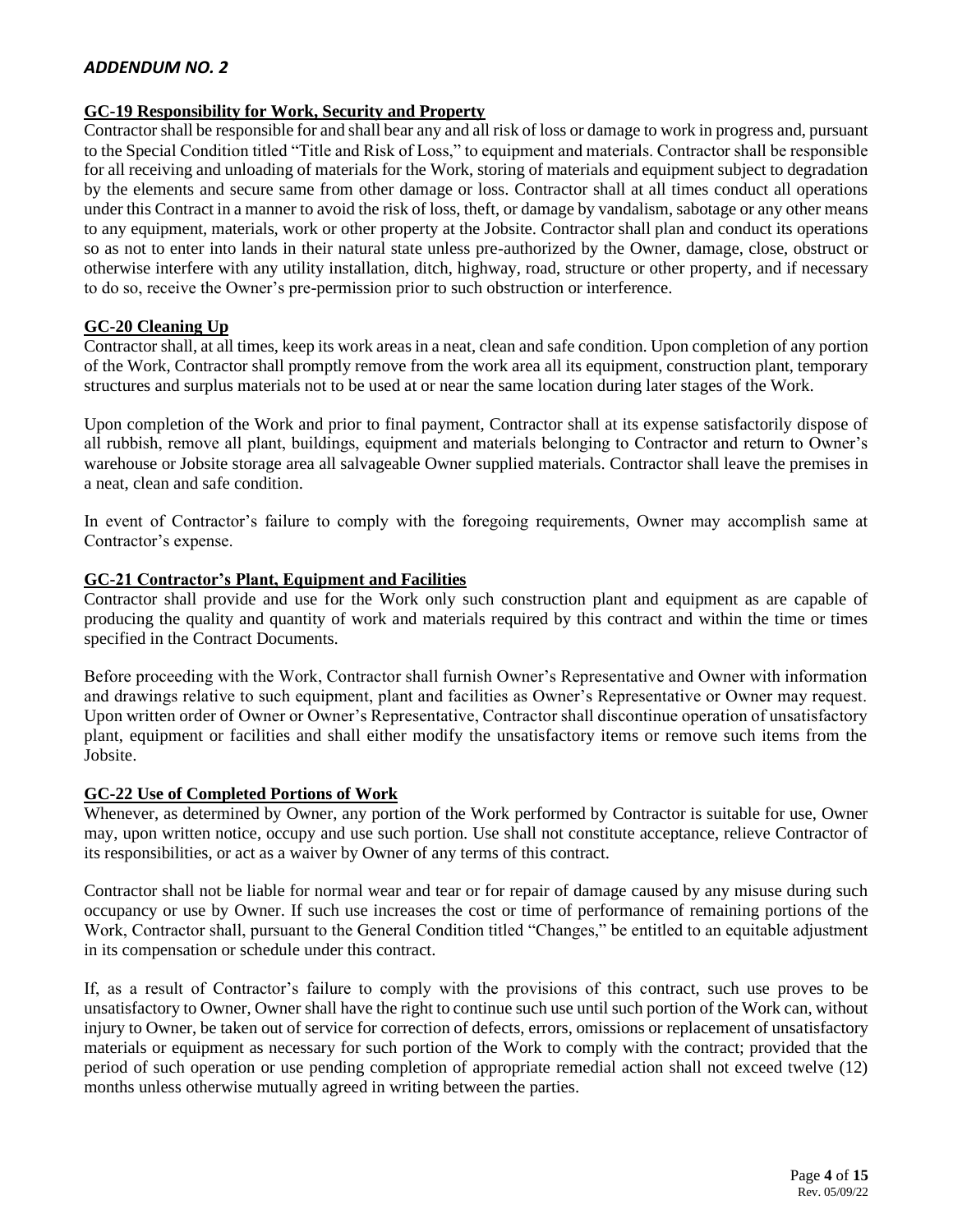Contractor shall not use any permanently installed equipment until such use is approved in writing by Owner. When such use is approved, Contractor shall, at Contractor's expense properly use and maintain and, upon completion of such use, recondition such equipment as required to meet specifications.

If Owner's Representative or Owner furnishes an operator for such permanently installed equipment, all services performed shall be under the complete direction and control of Contractor, and such operator shall be considered Contractor's employee for all purposes other than payment of such operator's wages, Worker's Compensation Insurance or other benefits.

## **GC-23 Inspection, Quality Surveillance, Rejection of Materials and Workmanship**

All material and equipment furnished and work performed shall be properly inspected by Contractor at its expense, and shall at all times be subject to quality surveillance and quality audit by Owner's Representative, Owner or their authorized representatives who, upon reasonable notice, shall be afforded full and free access to the shops, factories or other places of business of Contractor and its suppliers and subcontractors of any tier for such quality surveillance or audit. Contractor shall provide safe and adequate facilities, drawings, documents and samples as requested, and shall provide assistance and cooperation including stoppage of work to perform such examination as may be necessary to determine compliance with the requirements of this contract. Any work covered prior to any quality surveillance or test by Owner's Representative or Owner shall be uncovered and replaced at the expense of contractor if such covering interferes with or obstructs such inspection or test. Failure of Owner's Representative or Owner to make such quality surveillance or to discover defective design, equipment, materials or workmanship shall not relieve Contractor of its obligations under this contract nor prejudice the rights of Owner thereafter to reject or require the correction of defective work in accordance with the provisions of this contract.

If any work is determined by Owner's Representative or Owner to be defective or not in conformance with this contract the provisions of the General Condition titled "Warranty" shall apply.

## **GC-24 Testing**

Unless otherwise provided in the Contract, testing of soils, equipment, materials or work shall be performed by Contractor at its expense and in accordance with the Project Documents. Should tests in addition to those required by this Contract be desired by the Owner or its representative, Contractor will be given reasonable notice by the Owner or its representative for such testing and at the Owner's expense.

## **GC-25 Expediting**

The equipment and materials furnished and work performed under this contract shall be subject to expediting by Owner's Representative and/or Owner or their representative who shall be afforded full and free access to the shops, factories, and other places of business of Contractor and its suppliers and subcontractors of any tier for expediting purposes. As required by Owner's Representative or Owner, Contractor shall provide detailed schedules and progress reports for use in expediting and shall cooperate with Owner's Representative and/or Owner in expediting activities.

## **GC-26 Excusable Delays**

If Contractor's performance of this Contract is prevented or delayed by any unforeseeable cause, existing or future, which is beyond the reasonable control of the parties and without the fault or negligence of Contractor, Contractor shall, within twenty-four (24) hours of the commencement of any such delay, give the Owner or its representative written notice thereof and within seven (7) calendar days of commencement of the delay, a written description of the anticipated impact of the delay on performance of the Work. Delays attributable to within the control of Contractor's suppliers or subcontractors of any tier shall be deemed delays within the control of Contractor. Contractor expressly acknowledges and agrees that it shall receive no damages for delay and Contractor's so remedy, if any, against Owner will be the right to seek an extension of time.

## **GC-27 Changes**

Owner may at any time, without notice to the sureties if any, by written Change Order unilaterally make any change in the Work within the general scope of this Contract, including but not limited to changes in the method, manner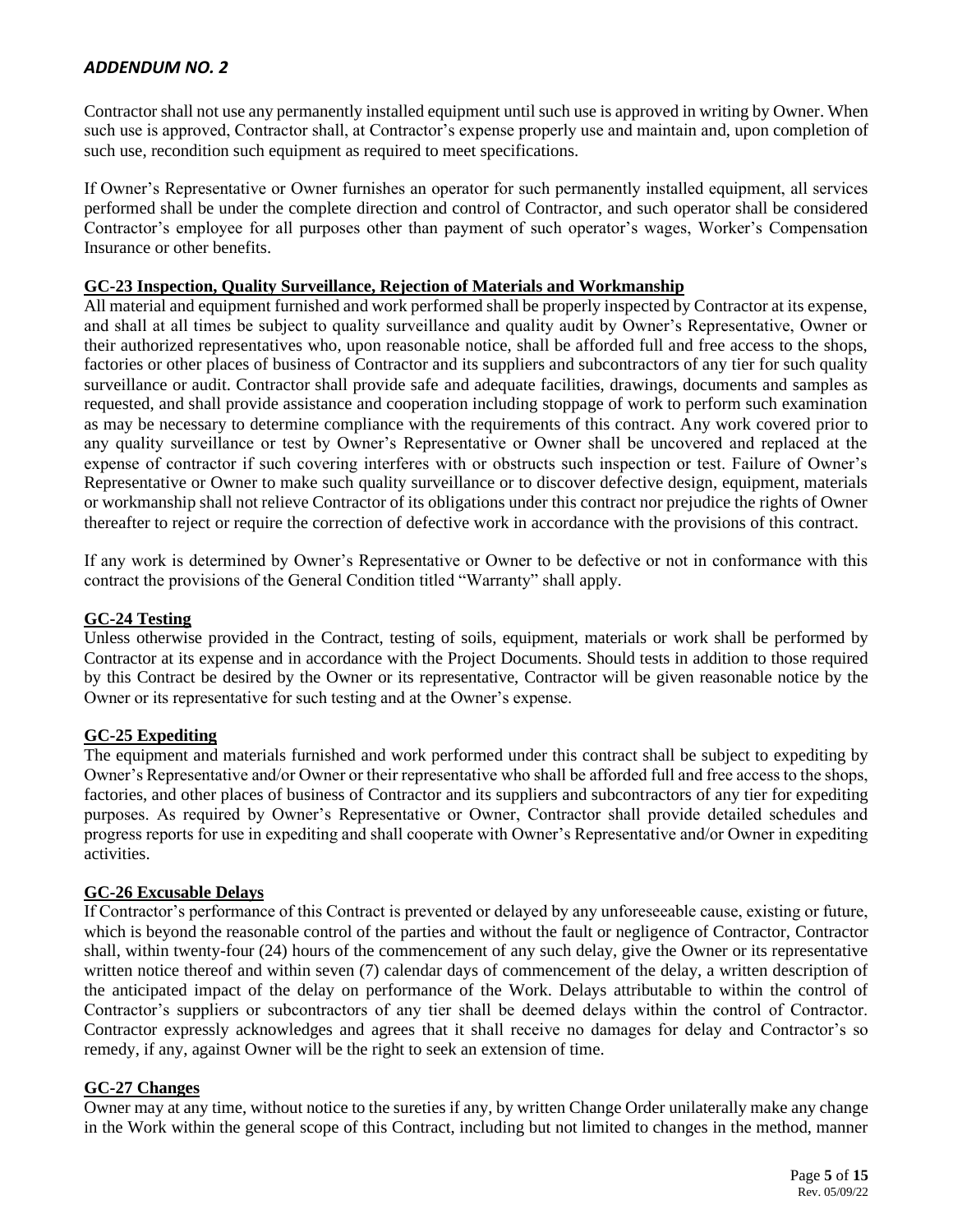and sequence of Contractor work, in Owner furnished facilities, equipment, materials services or site(s) and directing acceleration or deceleration in performance of the Work and modifying the Contract Schedule or the Contract Milestones.

If the Owner and Contractor are unable to agree on a Change Order for the requested change, Contractor shall, nevertheless, promptly perform the change as directed by the Owner in a written Construction Change Directive. In that event, the Contract Price and Contract Time shall be adjusted in the Construction Change Directive as determined by the Owner. If Contractor disagrees with the Owner's adjustment determination, Contractor must make a claim strictly in accordance with the terms of this General Condition or else be deemed to have waived any claim it might otherwise have had on that matter.

In addition, in the event of an emergency which Owner determines endangers life or property, Owner may use oral orders to Contractor for any work required by reason of such emergency. Contractor shall commence and complete such emergency work as director by the Owner or its representative and such orders will be confirmed by written Change Order.

If at any time Contractor believes that acts or omissions of Owner or its representative constitute a change to the Work not covered by a Change Order or requirements of the Project Documents, Contractor shall within seven (7) calendar days of discovery of such act or omission submit a written Change Order Request explaining in detail the basis for the request. The Owner will either issue a Change Order or deny the request in writing.

If Contractor intends to assert a claim for an equitable adjustment under this clause it must, within ten (10) calendar days after receipt of a Change Order or denial of same provide written notification of such intent and within a further twenty (20) calendar days, submit to Owner or its representative a written proposal setting forth the nature, schedule, impact and monetary extent of such claim in sufficient detail to permit thorough analysis and negotiations.

Change Order Requests from the Contractor shall be presented to the Owner in sufficient detail to allow for evaluation. Minimum information shall include Contractor, Sub-contractor and Sub-sub-contractor itemization of Labor, Materials and Equipment costs included in the Change Order. Labor shall include labor-hours and hourly rates. Hourly rates will be the direct hourly rate of the personnel performing the work plus an allowable labor burden. The labor burden shall either be an audited labor burden or 0.5%, if an audited rate is not available. Material and Equipment shall be included at their direct costs, which shall be supported by itemized invoices for billing. If equipment is rented thru a related company, the rental rate shall be no greater than the average rental rate for similar equipment in Bay County. Related company shall mean a company owned or controlled by any owner or officer of the Contractor and Subcontractor.

Subcontractor's and Sub-sub-contractor's allowable mark-up for overhead and profit on Labor, Material and Equipment in the Change Order shall be individually no greater than 10% and in aggregate no greater than 15%.

Contractor's allowable mark-up for overhead and profit on Labor, Material and Equipment in the Change Order shall be 10%.

Additional General Conditions shall not be included in a Change Order unless the Change Order changes effects the critical path and changes the Time of Completion. Any change order request affecting the critical path shall include a detailed schedule show the change effect on the critical path.

Any delay by Contractor in giving notice or presenting a proposal for adjustment under this clause shall be grounds for rejection and waiver of the claim and in no case shall a claim by Contractor be considered if asserted after final payment under this Contract.

Contractor shall proceed diligently with performance of the Work, pending final resolution of any request for relief, dispute, claim, appeal, or action arising under the Contract, and comply with any direction from the Owner or its representative.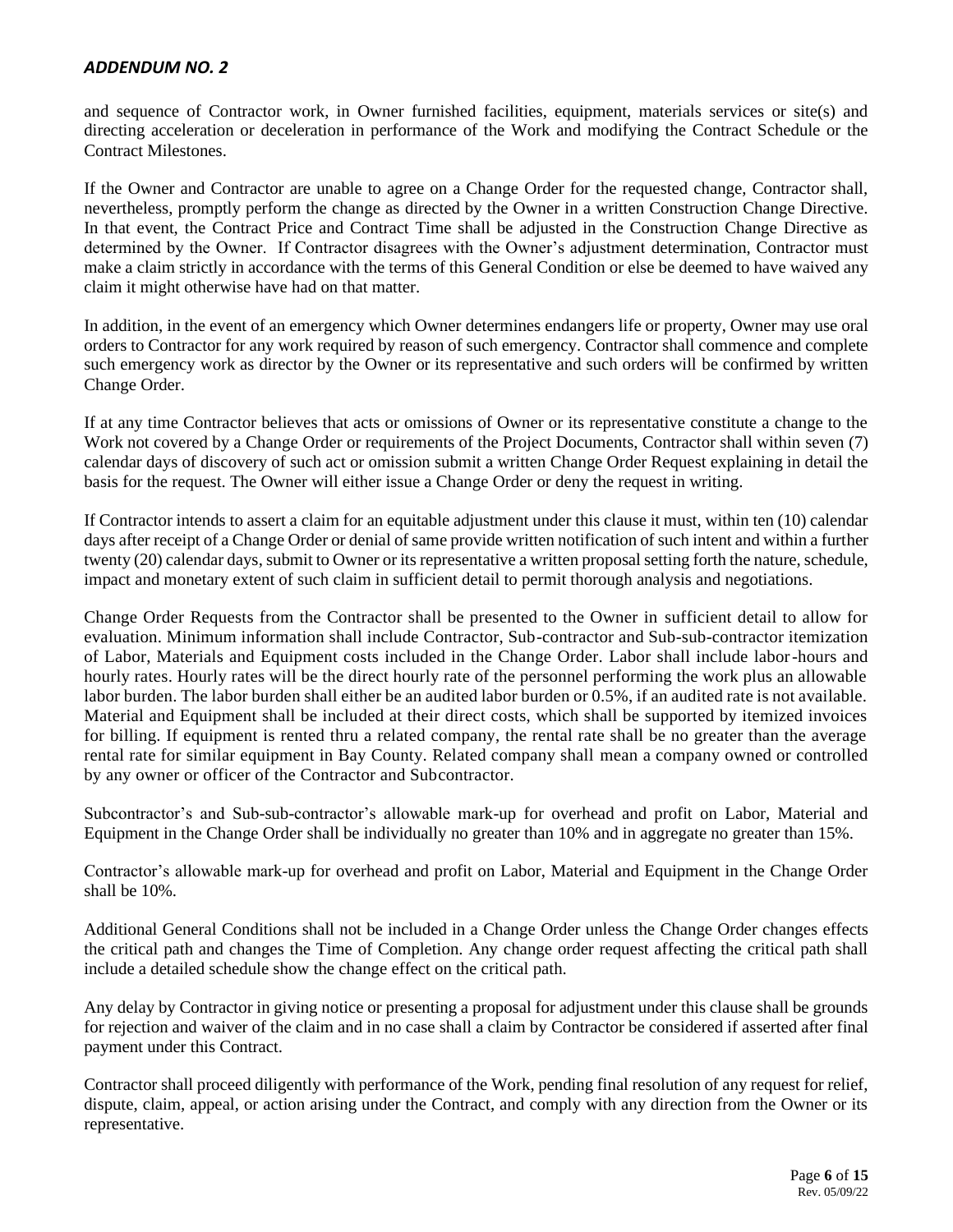#### *Escalation/De-escalation*

In the event of a significant price increase of material occurring during the performance of the contract through no fault of the Contractor, the Contract Sum shall be equitably adjusted by Change Order in accordance with the procedures of the Contract Documents as well as those set forth herein. A change in price of an item of material will be considered significant when the price of an item increases or decreases by 20% percent between the date of this Contract and the date of installation.

In order to receive an escalation change order, Contractor shall share with the Owner, in writing, prior to the time of execution of this Agreement, its estimated costs for the relevant materials that it believes may be subject to potential escalation (the "Escalation List"). The Escalation List shall be made an exhibit to this Agreement. Prior to purchasing any of the listed materials, the Contractor must provide the Owner with three (3) timely and credible proposals from suppliers as well as a third-party price index such as RS Means, Steel Market Update or the like to confirm the credibility of the proposals. If the pricing escalation cannot be overcome through value engineering, substitutions or early purchasing/warehousing, the parties may enter into a change order in the amount of the lowest proposal or price index amount. These change orders shall not include overhead or profit mark-ups on the increases from either the Contractor or its Subcontractors. Failure to include a material in the initial Escalation List shall be considered a waiver of the right to seek escalation for such materials without the Owner's consent which may be withheld in the Owner's sole discretion.

In addition, if prices decrease from what was in the Contractor's original estimate, the Owner shall be entitled to a deduct if there is a significant decrease in the price.

## **GC-28 Disputes**

Contractor shall not be entitled to claim and neither Owner nor its representative shall be liable to Contractor or its suppliers or subcontractors of any tier in tort (including negligence), or contract except as specifically provided in this Contract. Any claim arising out of or attributable to the interpretation or performance of this Contract which cannot be resolved by negotiation shall be considered a dispute within the meaning of this clause. If for any reason Owner and Contractor are unable to resolve a claim for an adjustment, Contractor shall notify Owner or its representative in writing that a dispute exists and request a final determination by Owner. Owner shall, within thirty (30) calendar days of its receipt of any written request by Contractor, provide a written final determination setting for the contractual basis for its decision and defining what contract adjustments it considers equitable. Upon Contractor's written acceptance of Owner's determination, the Contract will be modified and the determination implemented accordingly or, failing agreement, the dispute resolution procedures as set forth in the Special Conditions titled "Dispute Resolution" shall be complied with.

## **GC-29 Records and Audit**

The Contractor shall maintain an acceptable cost accounting system. The Contractor agrees to provide the Sponsor, the Federal Aviation Administration and the Comptroller General of the United States or any of their duly authorized representatives' access to any books, documents, papers, and records of the contractor which are directly pertinent to the specific contract for the purpose of making audit, examination, excerpts and transcriptions. The Contractor agrees to maintain all books, records and reports required under this contract for a period of not less than three years after final payment is made and all pending matters are closed.

Contractor shall maintain records and accounts in connection with the performance of this Contract which will accurately document incurred costs, both direct and indirect, of whatever nature for a period of three (3) years from the Final Acceptance of the Work unless a longer period of time is otherwise specified by applicable law. Owner or its representative shall have the right to examine and copy, at all reasonable times and with advance notification, such records and accounts for the purpose of verifying payments or requests for payment when costs are the basis of such payment and to evaluate the reasonableness of proposed contract price adjustments and claims.

#### **GC-30 Warranty**

Contractor warrants to Owner that materials furnished under this contract shall be of clear title and of the most suitable grade of their respective kinds for their intended uses, unless otherwise specified and shall also conform to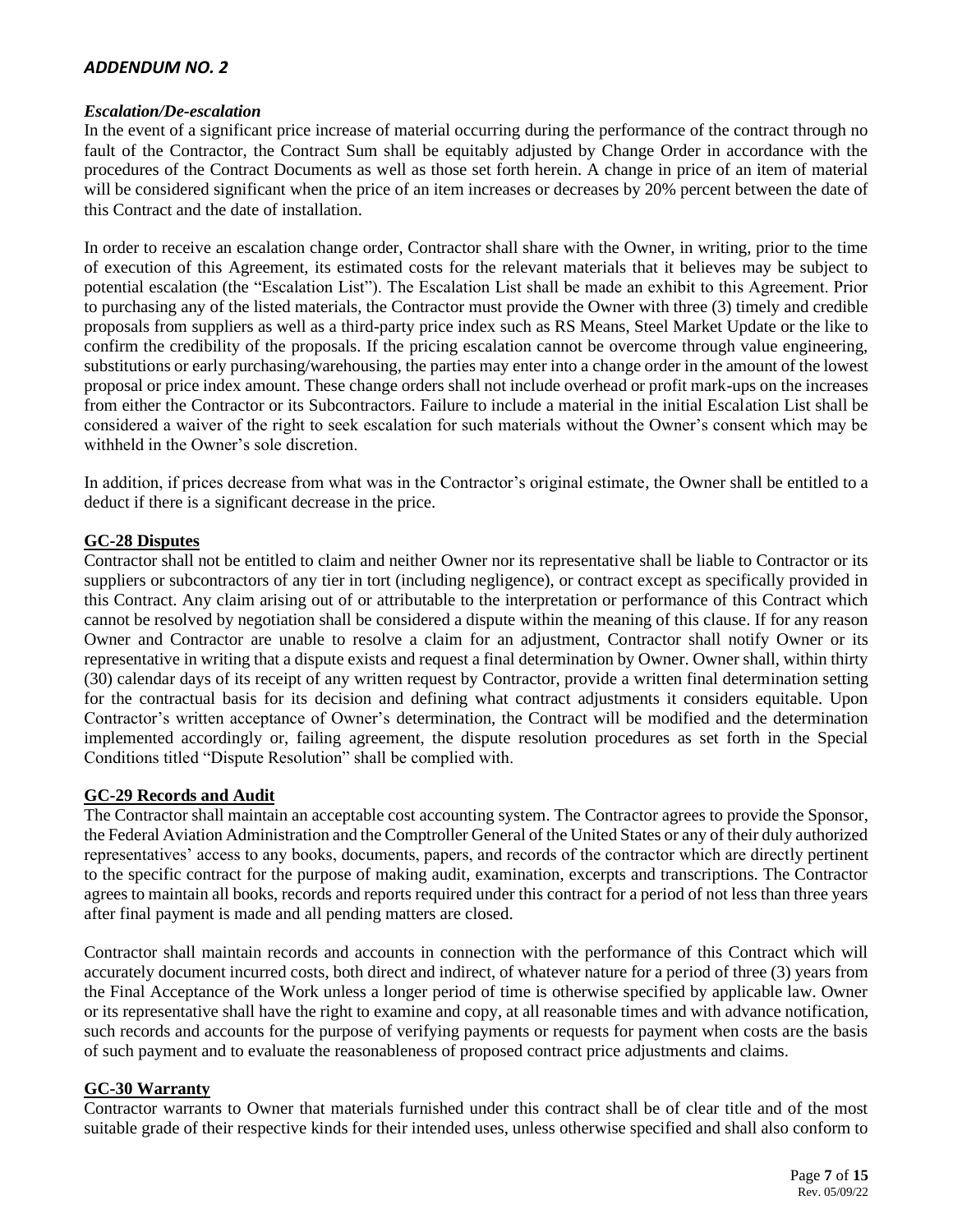the requirements of this Contract. All workmanship shall be first class and performed in accordance with sound construction practices acceptable to Owner or its representative.

If at any time prior to Final Acceptance or after Final Acceptance in cases of latent defects, fraud or such gross mistakes as amount to fraud, Owner, Owner's Representative, or Contractor discover any defect in the equipment, materials, workmanship, or Contractor-provided design, immediate written notice shall be given to the other parties. Contractor shall within a reasonable time propose corrective actions to cure such defects.

Owner may at its sole discretion, or through Owner's Representative, direct Contractor in writing and Contractor agrees to:

- 1. Rework, repair, or remove and replace defective equipment and materials or re-perform defective workmanship to acceptable quality at a time and in a manner acceptable to Owner;
- 2. Cooperate with others assigned by Owner to correct such defects and pay to Owner all actual costs reasonably incurred by Owner in performing or in having performed corrective actions; or
- 3. Propose and negotiate in good faith an equitable reduction in the Contract price in lieu of corrective action.

The warranty described by this General Condition is in addition to any more specific warranty required by the Invitation to Bid, the Scope of Work, the Specifications, or provided by the Contractor as part of its bid or as a separate document.

## **GC-31 Backcharges**

Owner may, in addition to any other amounts to be retained as defined in the Contract, retain from any sums otherwise owing to Contractor amounts sufficient to cover the full costs of any Contractor failure to comply with provisions of this Contract or Contractor acts or omissions in the performance of any part of this Contract, including but not limited to, violation of any applicable law, order, rule, or regulation, including those regarding safety, hazardous materials or environmental requirements; correction of defective or nonconforming work by repair, rework, replacement or other appropriate means when Contractor states, or by its actions indicates, that it is unable or unwilling to proceed with corrective action in a reasonable time; and/or the Owner is required to take action or perform work for Contractor, such as cleanup, off-loading or completion of incomplete work.

Owner may also backcharge against Contractor for work done or cost incurred to remedy these or any other Contractor defaults, errors, omissions or failures to perform or observe any part of this Contract. Owner may, but shall not be required to, give Contractor written notice before performing such actions or work or incurring such cost. Cost of backcharge work shall include labor costs including payroll additives, incurred net delivered material costs, incurred lower-tier supplier and subcontractor costs directly related to performing the corrective action, equipment and tool rentals are prevailing rates in the Jobsite area and a factor, determined by the Owner, but not greater than sixty percent (60%), shall be applied to the total of these items for Owner's overhead, supervision, administrative and other related costs.

Owner shall separately invoice or deduct and retain from payments otherwise due to Contractor the cost as provided herein. Owner's right to backcharge is in addition to any and all other rights and remedies provided in this Contract or by law. The performance of backcharge work by Owner shall not relieve Contractor of any of its responsibilities under this Contract including but not limited to express or implied warranties, specified standards for quality, contractual liabilities an indemnifications, and meeting the milestones of the Special Condition titled "Commencement, Progress and Completion of the Work."

## **GC-32 Indemnity**

To the maximum extent permitted by Florida law, Contractor shall indemnify and hold harmless Owner and its officers and employees and its representatives from any and all liabilities, claims, damages, penalties, demands, judgments, actions, proceedings, losses or costs, including, but not limited to, reasonable attorneys' fees and paralegals' fees, whether resulting from (1) any claimed breach of this Contract by Contractor or (2) from personal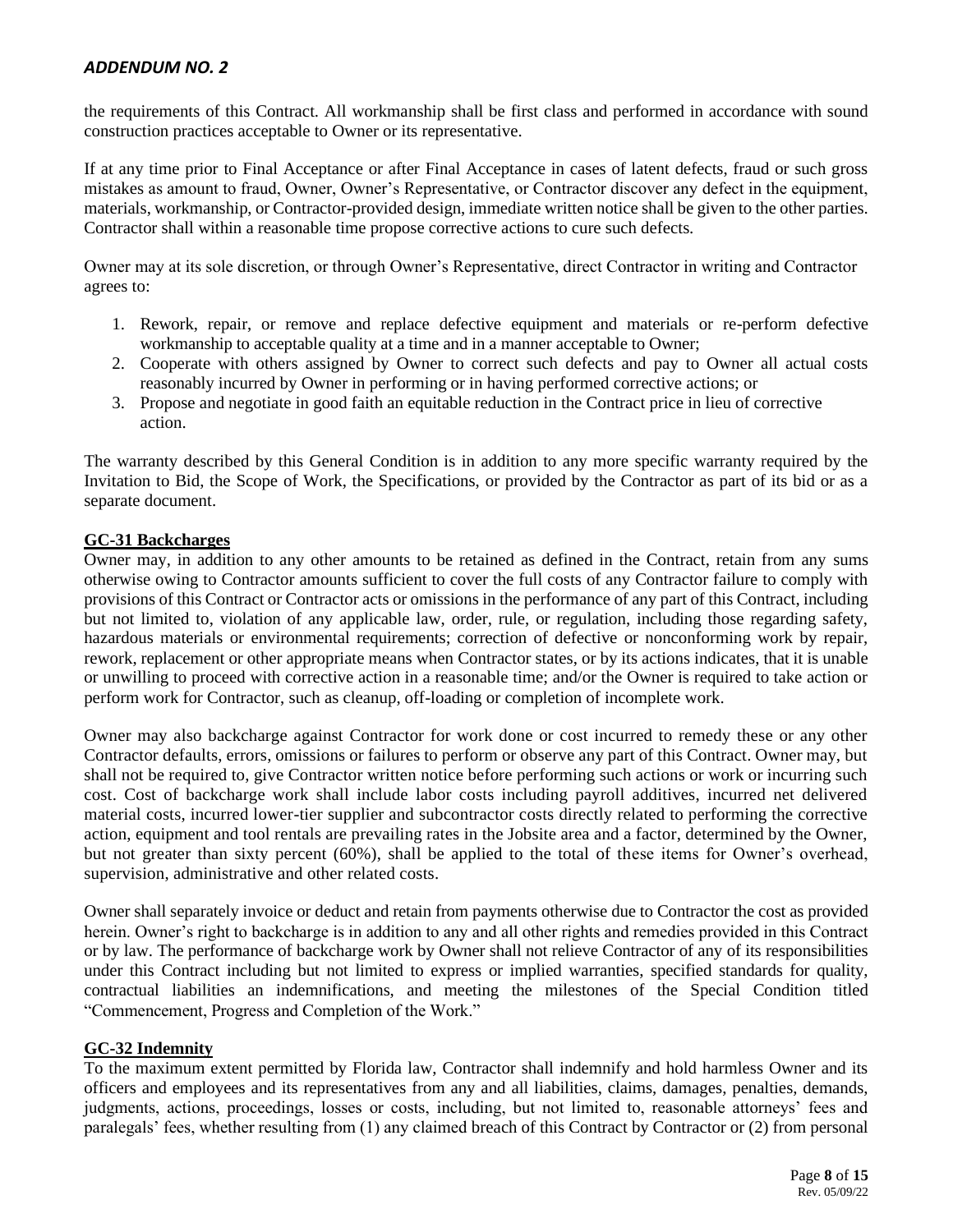injury, property damage, direct or consequential damages, or economic loss, to the extent caused by the negligence, recklessness, or intentional wrongful misconduct of Contractor or anyone employed or utilized by the Contractor in the performance of this Contract.

## **GC-33 Consequential Damages**

Except as expressly provided below in the second paragraph of this Section GC-33, Contractor and Owner shall waive all claims against each other for consequential damages arising out of or relating to this Contract. This mutual waiver includes damages incurred by Owner for rental expenses, for losses of use, income, profit, financing, business and reputation, and for loss of management or employee productivity or of the services of such persons; and damages incurred by the Contractor for principal office expenses including the compensation of personnel stationed there, for losses of financing, business and reputation, and for loss of profit except anticipated profit arising directly from the Work. This mutual waiver is applicable, without limitation, to all consequential damages due to either party's termination in accordance with the requirements herein.

Notwithstanding anything in this Section GC-33 or any other term of the Project Documents to the contrary, it is acknowledged and agreed by Contractor that expressly excluded from the above referenced waiver of consequential damages provisions are any consequential damages arising out of or relating to this Contract suffered by Owner for which Contractor otherwise would be liable as provided in the following three (3) sentences. Consequential damages are not waived by Owner to the extent such consequential damages would be covered and paid for by any applicable insurance. Further, with respect to such consequential damages incurred by Owner that are not paid by any applicable insurance, Owner does not waive and Contractor shall be liable to Owner for such consequential damages up to the total cumulative amount of those reasonable amounts expected by Contractor as profit. Further still, with respect to any consequential damages incurred by Owner that are due to the gross negligence or intentional wrongful acts or omissions of Contractor or anyone for whom Contractor is responsible, Owner does not waive and Contractor shall be liable to Owner for all such consequential damages. Nothing herein shall be construed as a cap or limitation on any liquidated damages Contractor may owe Owner pursuant to the terms of the Project Documents.

## **GC-34 Assignments and Subcontracts**

Any assignment of this Contract or rights hereunder, in whole or part, without the prior written consent of Owner shall be void, except that upon ten (10) calendars days written notice to Owner or its representative, Contractor may assign monies due or to become due under this Contract, provided that any assignment of monies shall be subject to proper set-offs in favor of Owner and any deductions provided for in this Contract. Purchase orders and subcontracts of any tier must include provisions to secure all rights and remedies of Owner provided under this Contract and must impose upon the lower-tier supplier and subcontractor all of the duties and obligations required to fulfill this Contract. No assignment or subcontract shall relieve Contractor or its sureties of the responsibilities under this Contract.

#### **GC-35 Suspension**

Owner or its representative may by written notice to Contractor suspend at any time the performance of all or any portion of the Work to be performed under the Contract. After receipt of such notice, Contractor shall immediately discontinue work on the date and to the extent specified in the notice, place no further orders or subcontracts for material, services, or facilities with respect to the suspended work other than to the extent required in the notice, continue to protect and maintain the Work including those portions on which work has been suspended, and take any other reasonable steps to minimize cost associated with such suspension.

Upon receipt of notice to resume suspended work, Contractor shall immediately resume performance under this Contract to the extent required in the notice.

#### **GC-36 Termination for Default**

Notwithstanding any other provisions of this contract, Contractor shall be considered in default of its contractual obligations under this Contract if it performs work which fails to conform to the requirements of this Contract; fails to make progress so as to endanger performance of this contract within the required time periods; abandons or refuses to proceed with any of the Work, including modifications or changes directed pursuant to the General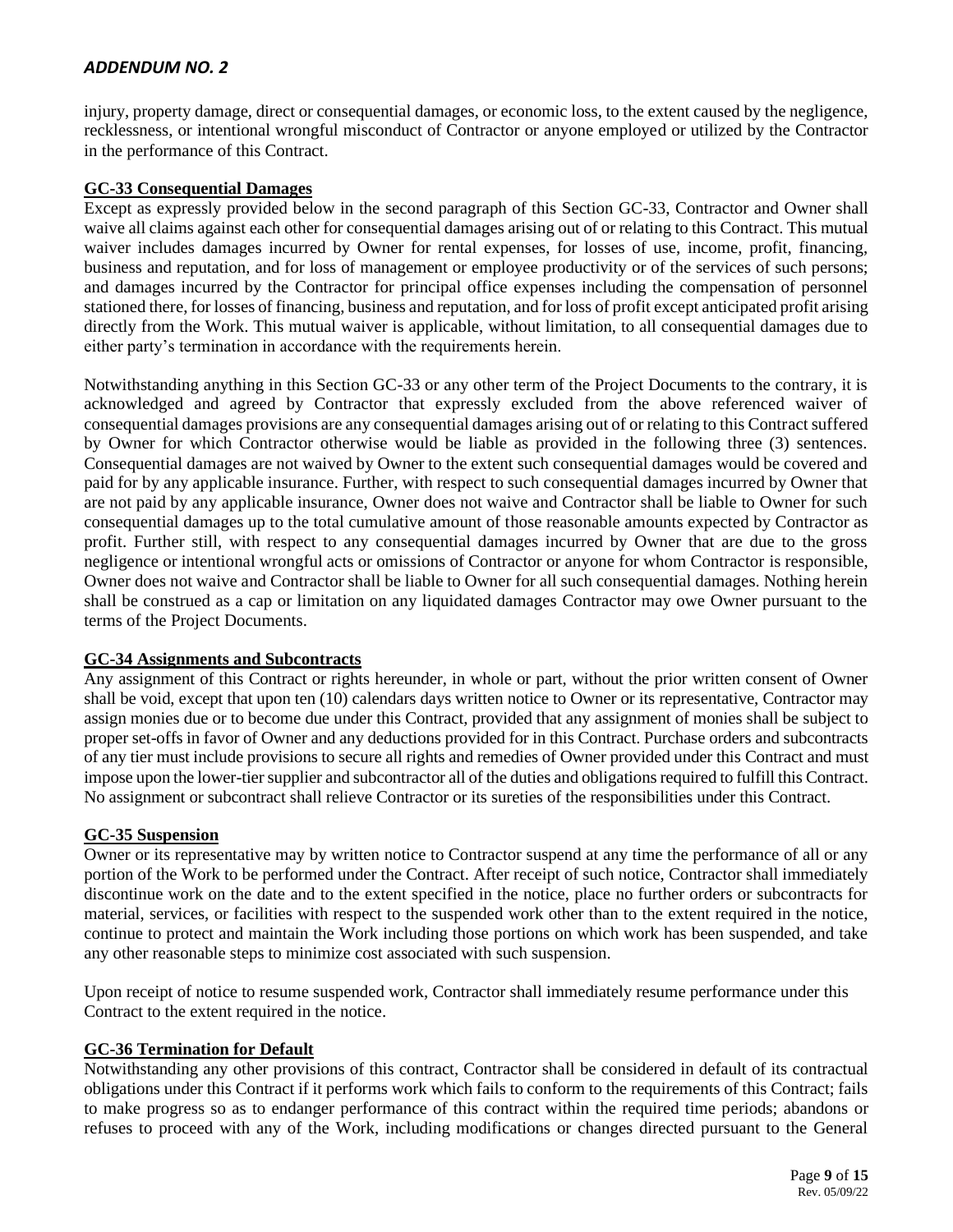Conditions titled "Changes;" fails to fulfill or comply with any of the terms of this Contract' engages in behavior that is dishonest, fraudulent or constitutes a conflict of interest with Contractor's obligations under this Contract; or Contractor becomes insolvent or makes a general assignment for the benefit of creditors or reasonable grounds for insecurity arise with respect to Contractor's performance.

Upon the occurrence of any of the foregoing, Owner shall notify Contractor in writing of the nature of the failure and of Owner's intention to terminate the Contract for default. If Contractor does not cure such failure within seven (7) calendar days from receipt of notification, or sooner if safety is involved, or fails to provide satisfactory evidence that such default will be corrected within a reasonable time, Owner may, by written notice to Contractor, and without notice to Contractor's sureties, if any, terminate in whole or in part Contractor's right to proceed with the Work and Owner may prosecute the Work to completion by contract or by any other method deemed expedient. Owner may take possession of and utilize any data, designs, licenses, equipment, materials, plant, tools, and property to any kind furnished by Contractor and necessary to complete the Work.

Contractor and its sureties, if any, shall be liable for all costs in excess of the Contract price for such terminated work incurred by Owner in the completion of the Work, including cost of administration of any purchase order or subcontract awarded to others for completion.

Upon termination for default, Contractor shall immediately discontinue work on the date and to the extent specified in the notice and place no further purchase orders or subcontracts to the extent that they relate to the performance of the terminated work; inventory, maintain and turn over to Owner all data, designs, licenses, equipment, materials, plant, tools, and property furnished by Contractor or provided by Owner for performance of the terminated work; promptly obtain cancellation upon terms satisfactory to Owner of all purchase orders, subcontracts, rentals, or any other agreements existing for performance of the terminated work or assign those agreements as director by Owner or its representative; cooperate with Owner or its representative in the transfer of data, designs, licenses, and information and disposition of work in progress so as to mitigate damages; comply with other reasonable requests from Owner or its representative regarding the terminated work; and continue to perform in accordance with all of the terms and conditions of this Contract such portion of the Work that is not terminated.

If, after termination pursuant to this clause, it is determined for any reason that Contractor was not in default, the rights and obligations of the parties shall be the same as if the notice of termination had been issued pursuant to the General Condition entitle Optional Termination.

## **GC-37 Optional Termination**

Owner may, at its option, terminate for convenience any of the Work under this Contract in whole or, from time to time, in part, at any time by written notice to Contractor. Such notice shall specify the extent to which the performance of the Work is terminated and the effective date of such termination.

Upon receipt of such notice Contractor shall immediately discontinue the Work on the date and to the extent specified in the notice and place no further purchase orders or subcontracts for materials, services, or facilities, other than as may be required for completion of such portion of the Work that is not terminated; promptly obtain assignment or cancellation upon terms satisfactory to Owner of all purchase orders, subcontracts, rentals, or any other agreements existing for the performance of the terminated work or assign those agreements as directed by Owner or its representative; assist Owner or its representative in the maintenance, protection and disposition of work in progress, plant, tools, equipment, property and materials acquired by Contractor or furnished by Owner or its representative under this Contract; and complete performance of such portion of the Work which is not terminated.

Upon any such termination, Contractor shall waive any claims for damages including loss of anticipated profits; on account thereof, but as the sole right and remedy of Contractor, Owner shall pay in accordance with (1) the Contract price corresponding to the work performed in accordance with this Contract prior to such notice of termination; (2) all reasonable costs for work thereafter performed as specified in such notice; (3) reasonable administrative costs of settling and paying claims arising out of the termination of work under purchase orders or subcontracts; (4)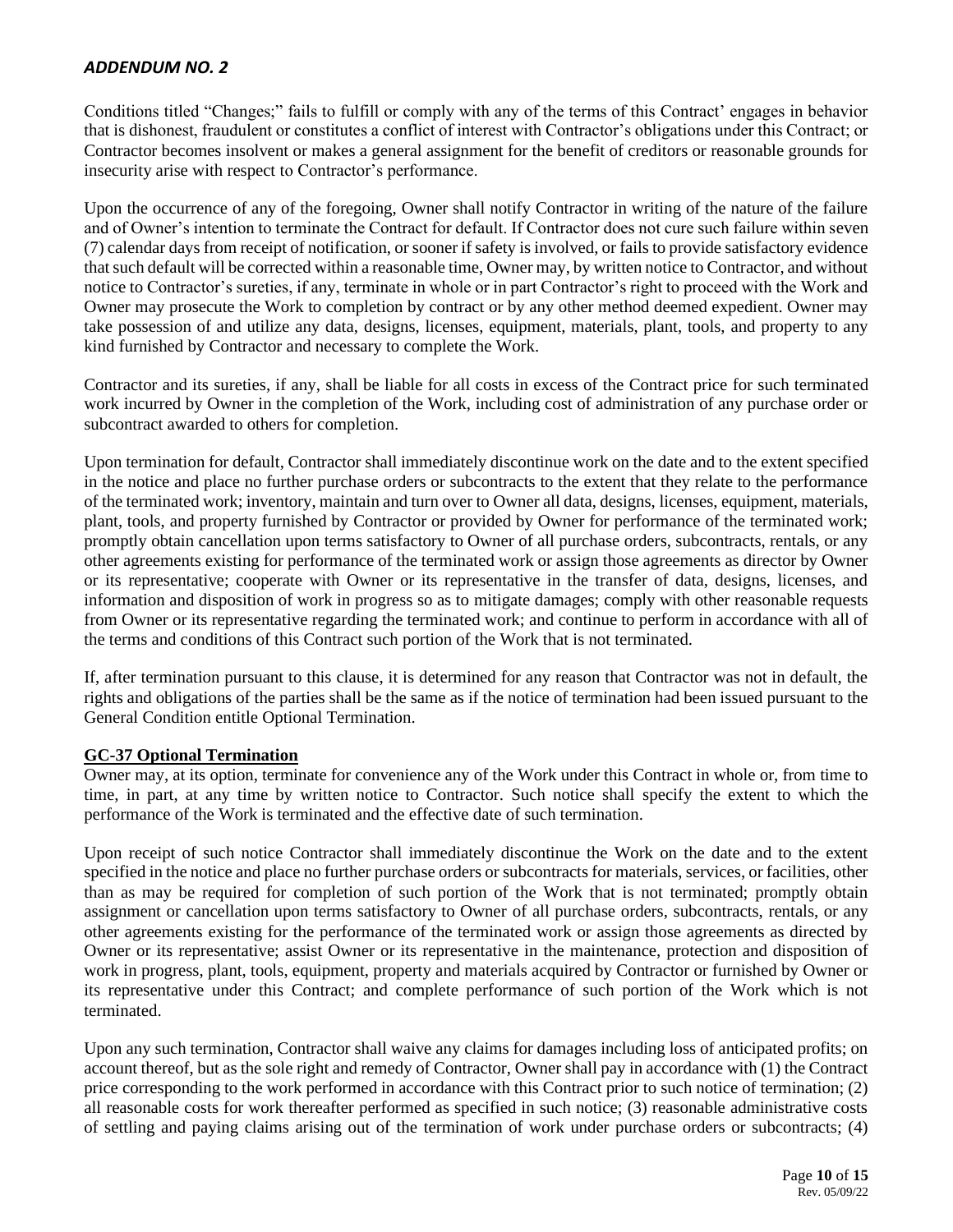reasonable increased costs incurred in demobilization and the disposition of residual material, plant, and equipment; and (5) reasonable overhead and profit on items 2 through 4.

Contactor shall submit with thirty (30) calendar days after receipt of notice of termination, a written statement setting forth its proposal for an adjustment to the Contract price to include only the incurred costs described in this clause. Owner and its representative shall review, analyze, and verify such proposal, and negotiate an equitable adjustment, and the Contract shall be modified accordingly.

#### **GC-38 Final Inspection and Acceptance**

When Contractor considers the Work, or any Owner identified independent portion of the Work under this Contract to be complete and ready for acceptance, Contractor shall notify Owner or its representative in writing. Owner and its representative, with Contractor's cooperation, will conduct such reviews, inspections and tests as may be reasonably required to satisfy the Owner and its representative that the Work, or identified portion of the Work, conforms to all requirements of the Contract. If all or any part of the Work covered by Contractor's notice does not conform to contract requirements, Owner or its representative shall notify Contractor of such nonconformance and Contractor shall take corrective action and then have the nonconforming work re-inspected until all contract requirements are satisfied.

Owner's written Certification of Final Acceptance of the Work under this Contract shall be final and conclusive except with regard to latent defects, fraud or such gross mistake as amount to fraud, or with regard to Owner's rights under the General Conditions titled "Warranty".

#### **GC-39 Non-Waiver**

Failure by Owner to insist upon strict performance of any terms or conditions of this contract, or failure or delay to exercise any rights or remedies herein or by law, or failure to properly notify Contractor in the event of breach, or the acceptance of or payment for any goods or services, hereunder, or the review or failure to review designs shall not release Contractor from any of the warranties or obligations of this Contract and shall not be deemed a waiver of any right of Owner to insist upon strict performance hereof or any of its rights or remedies as to any prior or subsequent default hereunder nor shall any termination of work under this contract by Owner operate as a waiver of any of the terms hereof.

#### **GC-40 Government Restricted Parties and Commodities**

Contractor acknowledges that all applicable export rules and regulations of the origin countries shall apply to the exports of commodities, software and technology (technical data and assistance) under this contract. Contractor also acknowledges that other rules and regulations may restrict the use of certain parties under this contract. Such rules and regulations are generally described below.

1. Restricted Parties Lists

Country governments and international organizations such as the United Nations and European Union publish Restricted Parties List ("Lists") that identify parties (such as known or suspected terrorists, money launderers and drug traffickers) restricted from certain or all types of transactions. Contractor shall review all applicable Lists prior to initiating transactions with any third party for the performance of all or any portion of the Work to ensure such third party is not identified on any applicable Lists. Contractor shall not enter into any transactions with any third party identified on any applicable Lists.

#### 2. Licensing Requirements

(a) General: Each country has export regulations that control commodities, software and technology for various reasons, such as national security, foreign policy, anti-terrorism, and to avoid the proliferation of weapons and potential weapons, e.g. certain nuclear, chemical or biological agents. Numerous countries have export regulations that specifically address dual-use items, meaning commercial items with the potential to be applied to military and/or weapon proliferation uses. Contractor shall ensure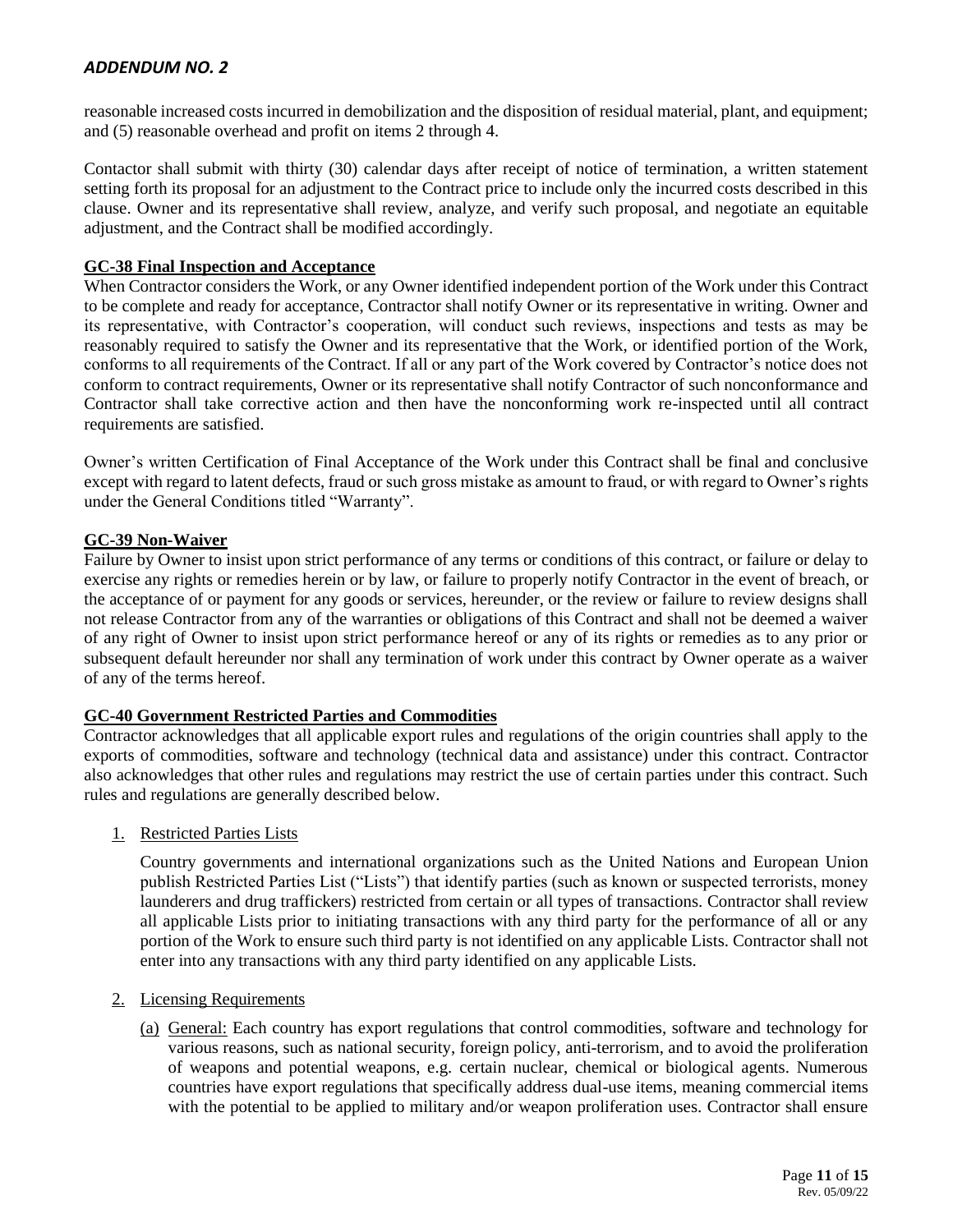that all necessary export licenses are obtained, or license exceptions confirmed, prior to the export of any commodity, software, or technology.

(b) United States of America (USA) Export Licensing Requirements: Contractor is solely responsible for obtaining any required USA export licenses for all commodities, software, and technology being supplied in the performance of the Work, except for any commodity, software or technology supplied by Owner. A copy of the export license, or rationale as to why a license is not required, shall be provided to Owner's Representative or Owner upon request.

Contractor shall be responsible for any delay resulting from Contractor's failure to comply fully and timely with any such rule or regulation described above.

Contractor hereby agrees to indemnify, defend and hold Owner's Representative, Owner, each of their respective affiliates and the respective directors, officers, employees and representatives of each harmless from and against any and all claims, legal or regulatory actions, final judgments, reasonable attorneys' fees, civil fines and any other losses which any of them may incur as a result of Contractor's failure to comply with its obligations under this clause.

## **GC-41 Equal Employment Opportunity**

Contractor is aware of and is fully informed of Contractor's obligation under Executive Order 11246 and, where applicable, shall comply with the requirements of such Order and all orders, rules, and regulations promulgated thereunder unless exempted therefrom.

Without limitation of the foregoing, Contractor's attention is directed to 41 Code of Federal Regulations (CFR), Section 60-1.4, and the clause titled "Equal Opportunity Clause" which, by this reference, is incorporated herein.

Contractor is aware of and is fully informed of Contractor's responsibilities under Executive Order No. 11701 "List of Job Openings for Veterans" and, where applicable, shall comply with the requirements of such Order and all orders, rules and regulations promulgated thereunder unless exempted therefrom.

Without limitation of the foregoing, Contractor's attention is directed to 41 CFR section 60-250 et seq. and the clause therein titled "Affirmative Action Obligations of Contractors and Subcontractors for Disabled Veterans and Veterans of the Vietnam Era," which by this reference, is incorporated herein.

Contractor certifies that segregated facilities, including but not limited to washrooms, work areas and locker rooms, are not and will not be maintained or provided for Contractor's employees. Where applicable, Contractor shall obtain a similar certification from any of its subcontractors, vendors, or suppliers performing the Work under this contract.

Contractor is aware of and is fully informed of Contractor's responsibilities under the Rehabilitation Act of 1973 and the Americans with Disabilities Act and, where applicable, shall comply with the provisions of each Act and the regulations promulgated thereunder unless exempted therefrom.

Without limitation of the foregoing, Contractor's attention is directed to 41 CFR Section 60-741 and the clause therein titled "Affirmative Action Obligations of Contractors and Subcontractors for Handicapped Workers," which by this reference, is incorporated herein.

#### **GC-42 Disadvantaged Business Enterprises Program**

Contractor shall support Owner's policy and commitment to maximizing, where practical, business opportunities for Disadvantaged Business Enterprises (as identified in the Special Conditions item SC-21) by actively identifying, encouraging and assisting in their participation and otherwise making a good faith effort to achieve the DBA goals established for this project.

## **GC-43 Authority of Owner's Representative**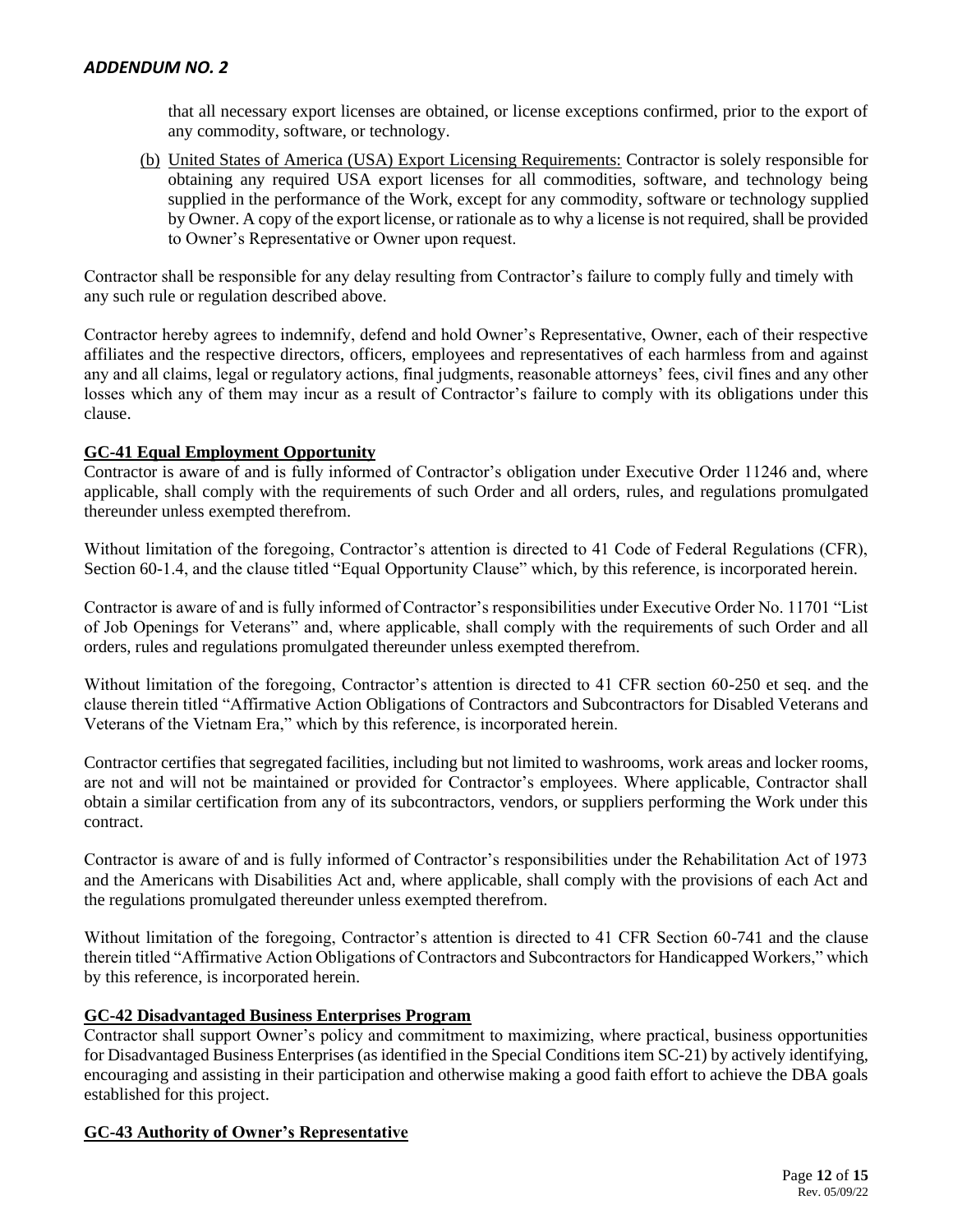The Owner's Representative shall decide any and all questions which may arise as to the quality and acceptability of materials furnished, work performed, and as to the manner of performance and rate of progress of the Work. The Owner's Representative also shall decide all questions that may arise as to the interpretation of the specifications or plans relating to the Work. The Owner's Representative shall determine the amount and quality of the several kinds of Work performed and materials furnished which are to be paid for under the contract.

#### **GC-44 Conformity with Plans and Specifications**

All Work and all materials furnished shall be in conformity with the dimensions, quality, quantity, material, and testing requirements that are specified (including specified tolerances) in the Contract Documents.

If the Owner's Representative finds the materials furnished, Work performed, match or the finished product not within conformity with the Contract Documents but that the portion of the Work affected will, in its opinion, result in a finished project having a level of safety, economy, durability, and workmanship acceptable to the Owner, it will advise the Owner of its recommendation that the affected Work be accepted and remain in place. In this event, the Owner's Representative will document its determination and recommend to the Owner a basis of acceptance that will provide for an adjustment in the contract price for the affected portion of the Work. The Owner's Representative determination and recommended contract price adjustments will be based on the Owner's Representative's reasonable judgment and such test or retests of the affected Work as are, in its opinion, needed. Owner may accept or reject the Owner's Representative's recommendation (including any price adjustment recommendation) in its sole discretion. Changes in the contract price shall be covered by Change Order or supplemental agreement, as applicable.

If the Owner's Representative finds the materials furnished, Work performed, or the finished product are not in conformity with the Contract Documents and which Owner has not decided to accept with a price adjustment as provided above, the affected Work or materials shall be removed and replace or otherwise corrected by and at the expense of Contractor in accordance with the Owner's Representative's written orders.

For the purpose of this subsection, nothing herein shall be construed as waiving Contractor's responsibility to complete the Work in accordance with the Invitation to Bid or Bid Specifications.

Neither Owner's Representative nor Owner will be responsible for the Contractor's means, methods, techniques, sequences, or procedures of construction or the safety precautions incident thereto.

## **GC-45 Authority and Duties of Inspectors**

Inspectors employed by the Owner or Owner's Representative shall be authorized to inspect all Work done and all materials furnished. Such inspection may extend to all or any part of the Work and to the preparation, fabrication, or manufacture of the materials used. Inspectors are not authorized to revoke, alter, or waive any provision of the contract. Inspectors are not authorized to issue instructions contrary to the plans and specifications or to act as foreman for the Contractor.

Inspectors employed by the Owner or Owner's Representative are authorized to notify the Contractor or its representatives of any failure of the Work or materials to conform to the requirements of the contract, plans, or specifications and to reject such nonconforming materials in question until such issues can be referred to the Owner's Representative for its initial decision.

## **GC-46 Source of Supply and Quality Requirements**

The materials used in the Work shall conform to the requirements of the Contract Documents. Unless otherwise specified, such materials that are manufactured or processed shall be new (as compared to used or reprocessed).

In order to expedite the inspection and testing of materials, Contractor shall furnish complete statements to the Owner's Representative as to the origin, composition, and manufacture of all materials to be used in the Work. Such statements shall be furnished promptly after execution of the contract but, in all cases, prior to delivery of such materials.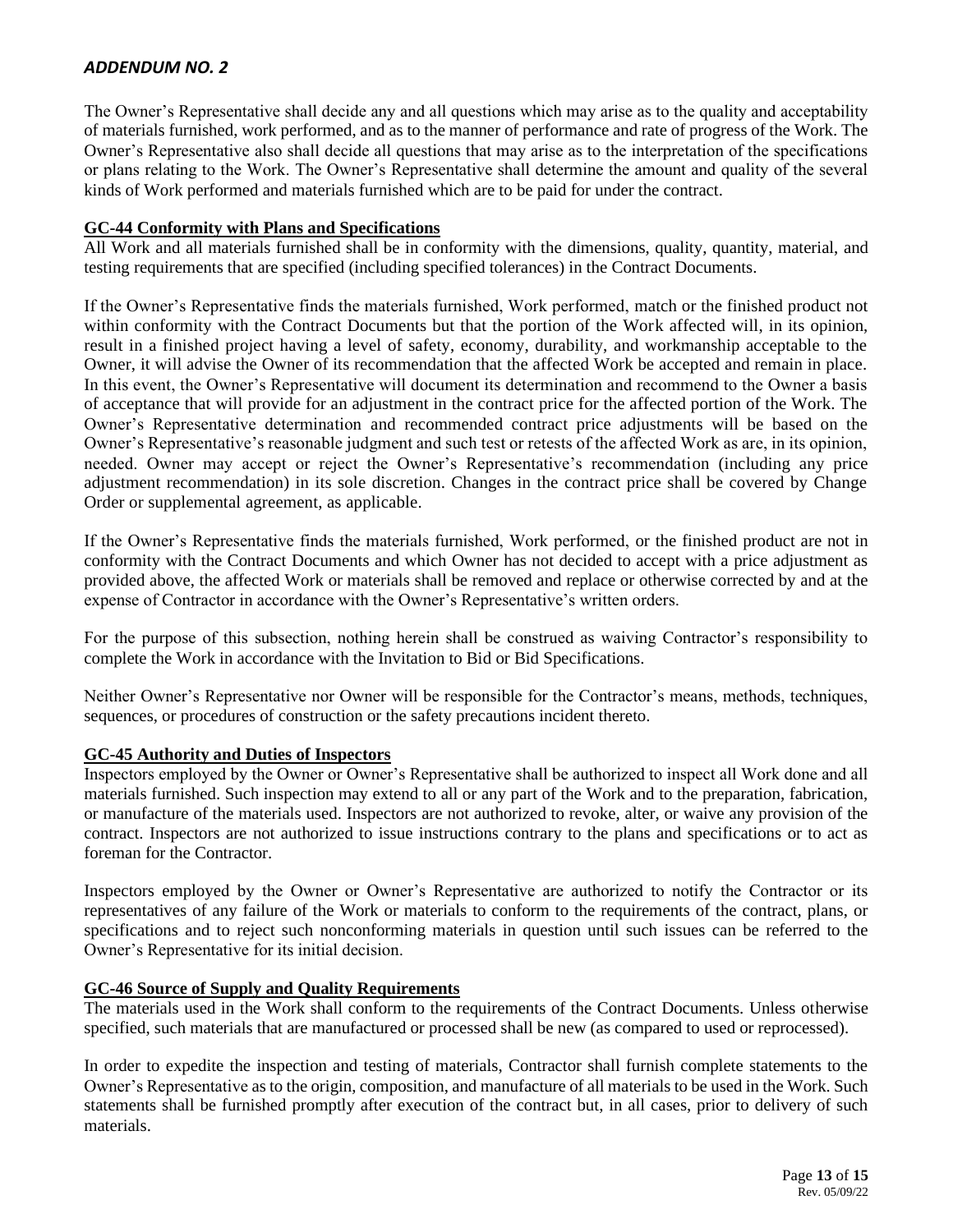At the Owner's Representative's option, materials may be approved at the source of supply before delivery is stated. If it is found after trial that sources of supply for previously approved materials do not produce specified products, the Contractor shall furnish materials from other sources.

#### **GC-47 Samples, Tests, and Cited Specifications**

Except for those tests to be performed by Contractor pursuant to the Contract Documents, all materials used in the Work may be inspected, tested, and approved or denied by the Owner's Representative at any time before incorporation in the Work, its decision. Any Work in which untested materials are used at the Contractors risk. Any untested materials used in the Work and are found to not comply with requirements of the Contract Documents, such materials shall be removed and replaced with materials tested and approved by the Owner's Representative at the Contractor's expense. Materials found to be unacceptable will not be paid for.

Unless otherwise designated in the Contract Documents, tests in accordance with the cited standard methods of ASTM, AASHTO, Federal Specifications, Commercial Item Descriptions, and all other cited methods, which are current on the date of advertisement of the bids, will be made by the Owner's Representative or Owner at the Owner's expense. The testing organizations performing on site field tests shall have copies of all referenced standards on the construction site for use by all technicians and other personnel including the Contractor's representative at its request. Unless otherwise designated, samples will be taken by a qualified representative of the Owner's Representative. All materials being used are subject to inspection, test, or rejection at any time prior to or after incorporation into the Work. Copies of all tests will be furnished to the Contractor's representative at its request.

The Contractor shall employ a testing organization to perform all Contractor required tests. The Contractor shall submit to the Owner's Representative resumes on all testing organizations and individual persons who will be performing the tests. The Owner's Representative shall have the right, following review of such credentials, to reject any organization or individual persons performing the tests at its decision and require the Contractor to find alternative organizations or individuals acceptable to the Owner's Representative. All the test data shall be reported to the Owner's Representative after the results are known. Legible, printed reports of all test data shall be given to the Owner's Representative within five (5) business days of such tests. After completion of the Work, and prior to final payment, Contractor shall submit a final report to the Owner's Representative showing all test data reports, plus an analysis of all results showing ranges, averages, and corrective action taken on all failing tests.

## **GC-48 Certification of Compliance**

The Owner's Representative may permit the use, prior to sampling and testing, of certain materials or assemblies when accompanied by manufacturer's certificates of compliance stating that such materials or assemblies fully comply with the requirements of the contract. The certificate shall be signed by the manufacturer. Each lot of such materials or assemblies delivered to the work must be accompanied by a certificate of compliance in which the lot is clearly identified.

Materials or assemblies used on the basis of certificates of compliance may be sampled and tested at any time and if found not to be in conformity with contract requirements will be subject to rejection whether in place or not.

The form and distribution of certificates of compliance shall be as approved by the Owner's Representative.

When a material or assembly is specified by "brand name or equal" and the Contractor elects to furnish the specified "brand name," the Contractor shall be required to furnish the manufacturer's certificate of compliance for each lot of such material or assembly deliver to the Work. Such certificates of compliance shall clearly identify each lot delivered and shall certify as to:

- a. Conformance to the specified performance, testing, quality or dimensional requirements; and
- b. Suitability of the material or assembly for the use intended in the Work.

Should the Contractor propose to furnish an "or equal" material or assembly, it shall furnish the manufacturer's certificates of compliance as hereinbefore described for the specified brand name material or assembly prior to and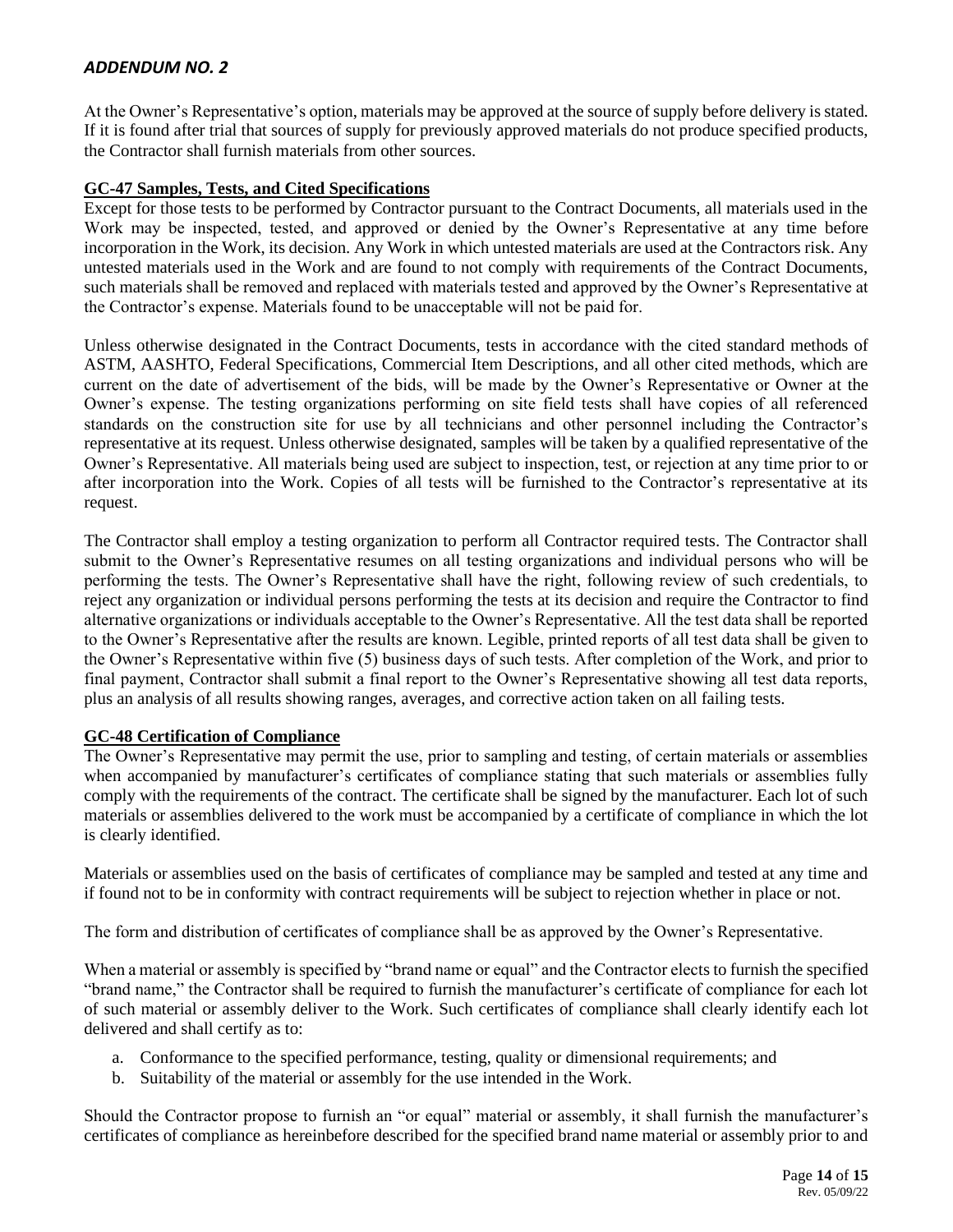be approved by the Owner's Representative prior to its order and delivery to the Work. Any material or assembly furnished "or equal" not prior approved shall be removed from the Work at the Contractor's cost and shall not be paid for.

## **GC-49 Payment for Materials On-Hand**

Partial payments may be made to the extent of the delivered cost of materials to be incorporated in the Work, provided that such materials meet the requirements of the Contract Documents and are delivered to acceptable sites on the airport property or at other sites in the vicinity that are acceptable to the Owner. Such delivered costs of stored or stockpiled materials may be included in the next partial payment after the following conditions are met:

- a. The material has been stored or stockpiled in a manner acceptable to the Owner's Representative or Owner at or on an Owner approved site,
- b. The Contractor has furnished the Owner's Representative with acceptable evidence of the quantity and quality of such stored or stockpiled materials,
- c. The Contractor has furnished the Owner's Representative with satisfactory evidence that the material and transportation costs have been paid,
- d. The Contractor has furnished the Owner legal title (free of liens or encumbrances of any kind) to the material so stored or stockpiled,
- e. The Contractor has furnished the Owner evidence that the material so stored or stockpiled is insured against loss by damage to or disappearance of such materials at any time prior to use in the Work,

It is understood and agreed that the transfer of title and the Owner's payment for such stored or stockpiled materials shall in no way relieve the Contractor of its responsibility for furnishing and placing such materials in accordance with the requirements of the Contract Documents.

In no case will the amount of partial payments for materials on hand exceed the allocated portion of the contract price for such materials or the contract price for the contract item in which the material is intended to be used, less any applicable retained portions. The Contractor shall bear all costs associated with the partial payment of stored or stockpiled materials in accordance with the provisions of this subsection.

## **GC-50 Bid Security**

Guarantee will be required with each bid as a certified check on a solvent bank or a bid bond in the amount of five (5) percent of the total amount of the bid, made payable to the Panama City–Bay County Airport and Industrial District.

## **GC-51 Bonding Requirements**

The successful bidder will be required to furnish separate performance and payment bonds each in an amount equal to 100% of the contract price.

#### **GC-52 Performance and Payment Securities**

The successful Bidder shall deliver to the Owner or the Owner's Authorized Representative no later than ten (10) calendar days after contract award and prior to commencing the Work or entering the Project Site, a Performance and Payment Bond in the form supplied in the bid and project documents and executed, as surety, by a corporation acceptable to the Owner and authorized to issue such bonds in the jurisdiction of Bay County, Florida. Such Performance Bond and Payment Bond shall each be for one hundred percent (100%) of the total as set forth in Bidder's proposal. The cost of such Performance Bond and Payment Bond shall be included in the Guaranteed Maximum Price submitted in the Bidder's Proposal

## **END OF GENERAL CONDITION**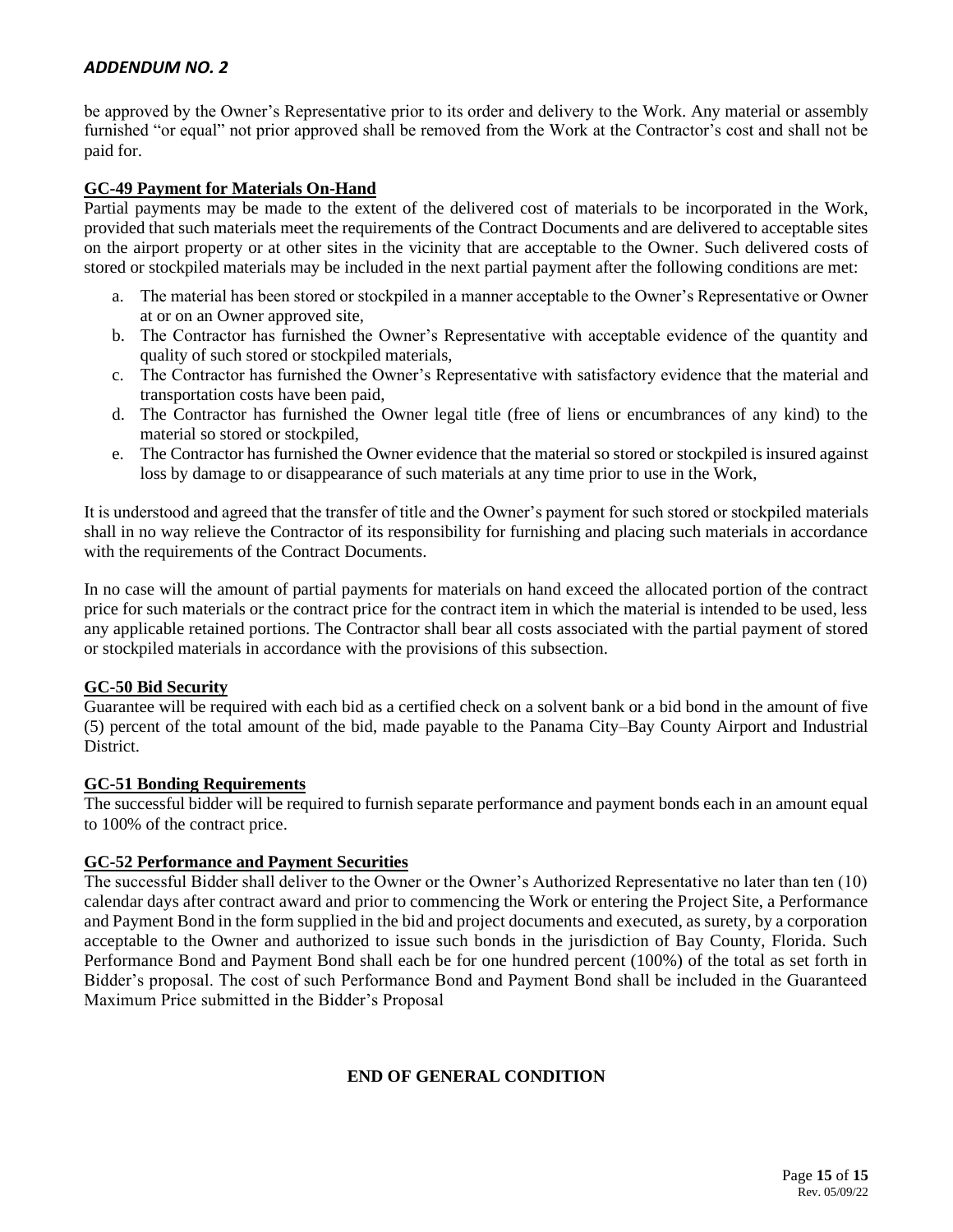# **DRAWINGS**

(under separate cover)